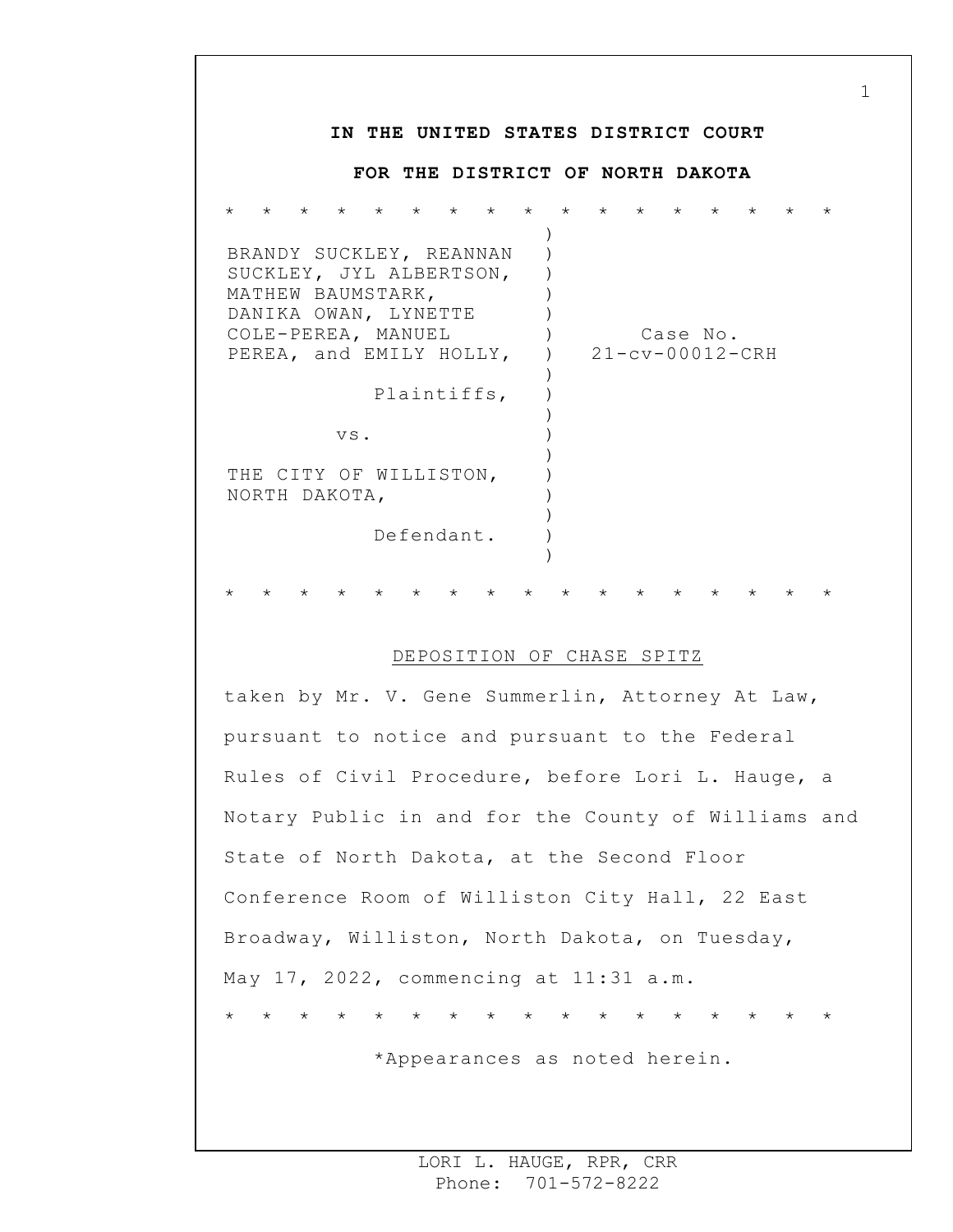A P P E A R A N C E S MR. V. GENE SUMMERLIN, Attorney At Law, and MS. AMANDA L. WALL, Attorney At Law, of Husch Blackwell LLP, 13330 California Street, Suite 200, Omaha, Nebraska, appeared as counsel for and on behalf of the Plaintiffs. MR. BRIAN D. SCHMIDT, Attorney At Law, of Smith Porsborg Schweigert Armstrong Moldenhauer & Smith, 122 East Broadway Avenue, P.O. Box 460, Bismarck, North Dakota, appeared as counsel for and on behalf of the Defendant. ALSO APPEARING: MR. CHASE SPITZ, Deponent.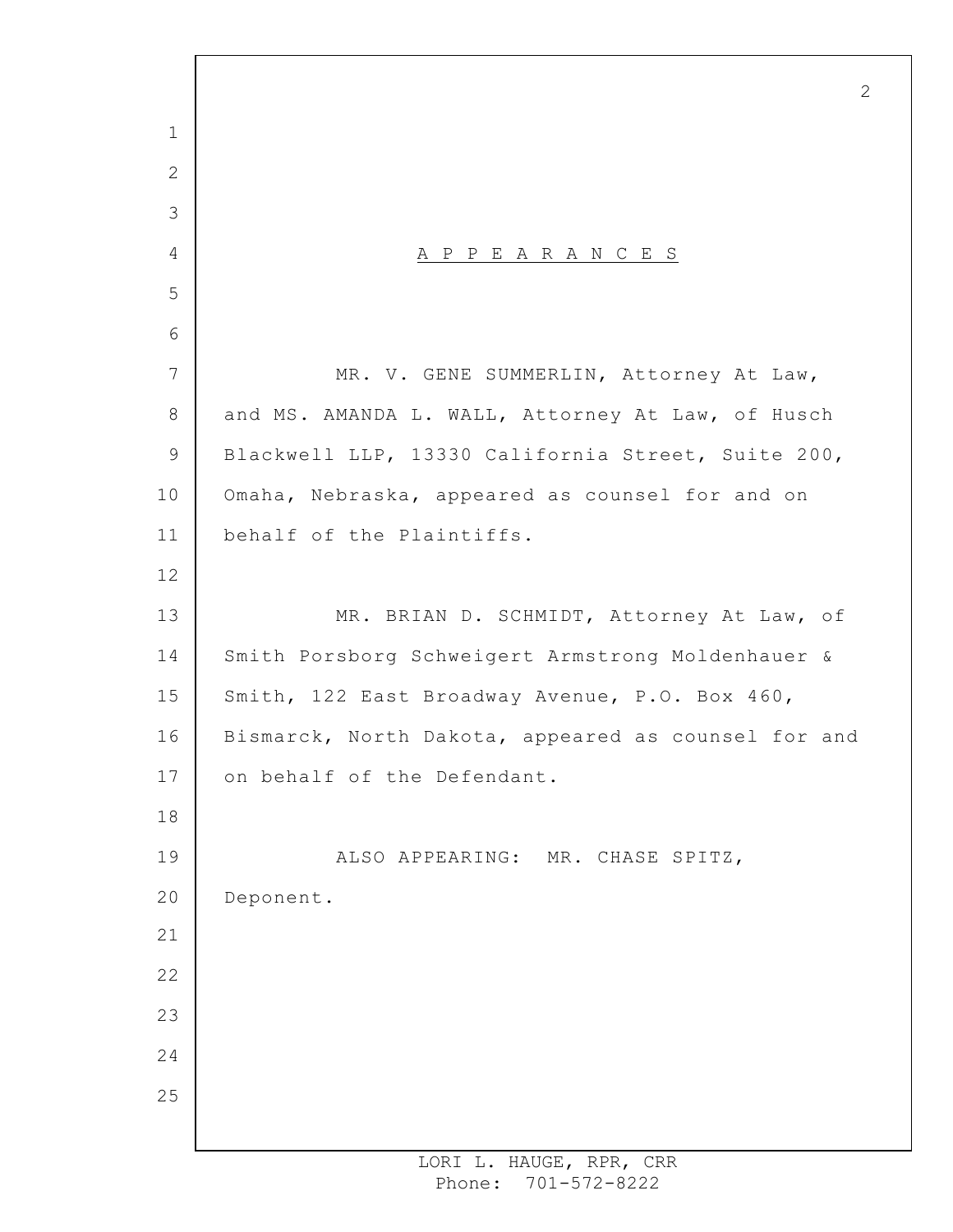| $\mathbf 1$    |                                     | TABLE OF CONTENTS                                |         |   |                   |
|----------------|-------------------------------------|--------------------------------------------------|---------|---|-------------------|
| $\mathbf{2}$   |                                     |                                                  |         |   |                   |
| 3              | CHASE SPITZ                         |                                                  |         |   |                   |
| $\overline{4}$ | Examination by Mr. Summerlin  Page  |                                                  |         |   | 4                 |
| 5              |                                     |                                                  |         |   |                   |
| 6              |                                     |                                                  |         |   |                   |
| 7              |                                     |                                                  |         |   |                   |
| 8              |                                     |                                                  |         |   |                   |
| 9              |                                     |                                                  |         |   |                   |
| 10             |                                     |                                                  | EXHIBIT |   |                   |
| 11             | No. Description                     |                                                  |         |   | Marked Identified |
| 12             | 1 City of Williston City            | Ordinances, Chapter 4,                           |         |   |                   |
| 13             |                                     | Animals and Fowl,<br>Article VI, Pit Bull        |         |   |                   |
| 14             | Dogs: Keeping                       | Dogs, \$4-89, Pit Bull                           |         |   |                   |
| 15             |                                     | Prohibited; and \$4-90,<br>Keeping of Registered |         |   |                   |
| 16             | Pit Bulls,<br>City 547-549          |                                                  |         | 9 | 9                 |
| 17             |                                     |                                                  |         |   |                   |
| 18             |                                     |                                                  |         |   |                   |
| 19             |                                     |                                                  |         |   |                   |
| 20             |                                     |                                                  |         |   |                   |
| 21             |                                     |                                                  |         |   |                   |
| 22             |                                     |                                                  |         |   |                   |
| 23             |                                     |                                                  |         |   |                   |
| 24             |                                     |                                                  |         |   |                   |
| 25             | Certificate of Court Reporter  Page |                                                  |         |   | 22                |

 $\Gamma$ 

3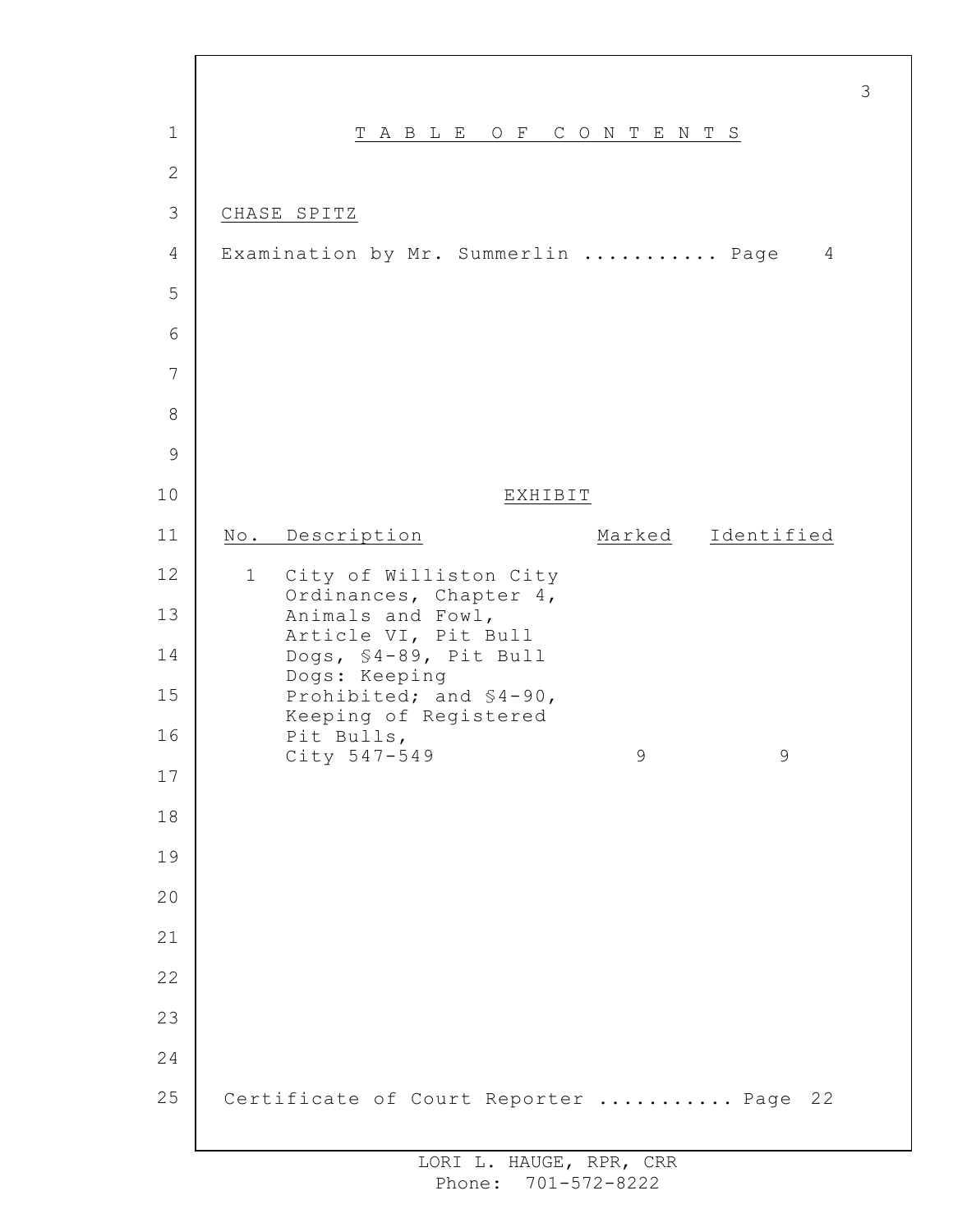1 2 3 4 5 6 7 8 9 10 11 12 13 14 15 16 17 18 19 20 21 22 23 24 25 4 (The proceedings commenced at 11:31 a.m.) Whereupon, CHASE SPITZ, called as a witness by the plaintiffs, after having been first duly sworn, was examined and testified as follows: EXAMINATION BY MR. SUMMERLIN: Q. What's your name? A. Chase Spitz. Q. All right. And since we met just a second ago, you understand you're being deposed here today in a 1983 case that was filed regarding Williston's pit bull ordinance? A. Yep. Q. Okay. How long have you been a police officer in Williston? A. Almost two years. Q. Okay. What did you do prior to that? A. I worked in the oil field. Q. Okay. Did you grow up around here? A. I've been here since, like, 2011ish. Q. All right. If I ask you a question and it doesn't make any sense, just let me know, and I'll try and rephrase it.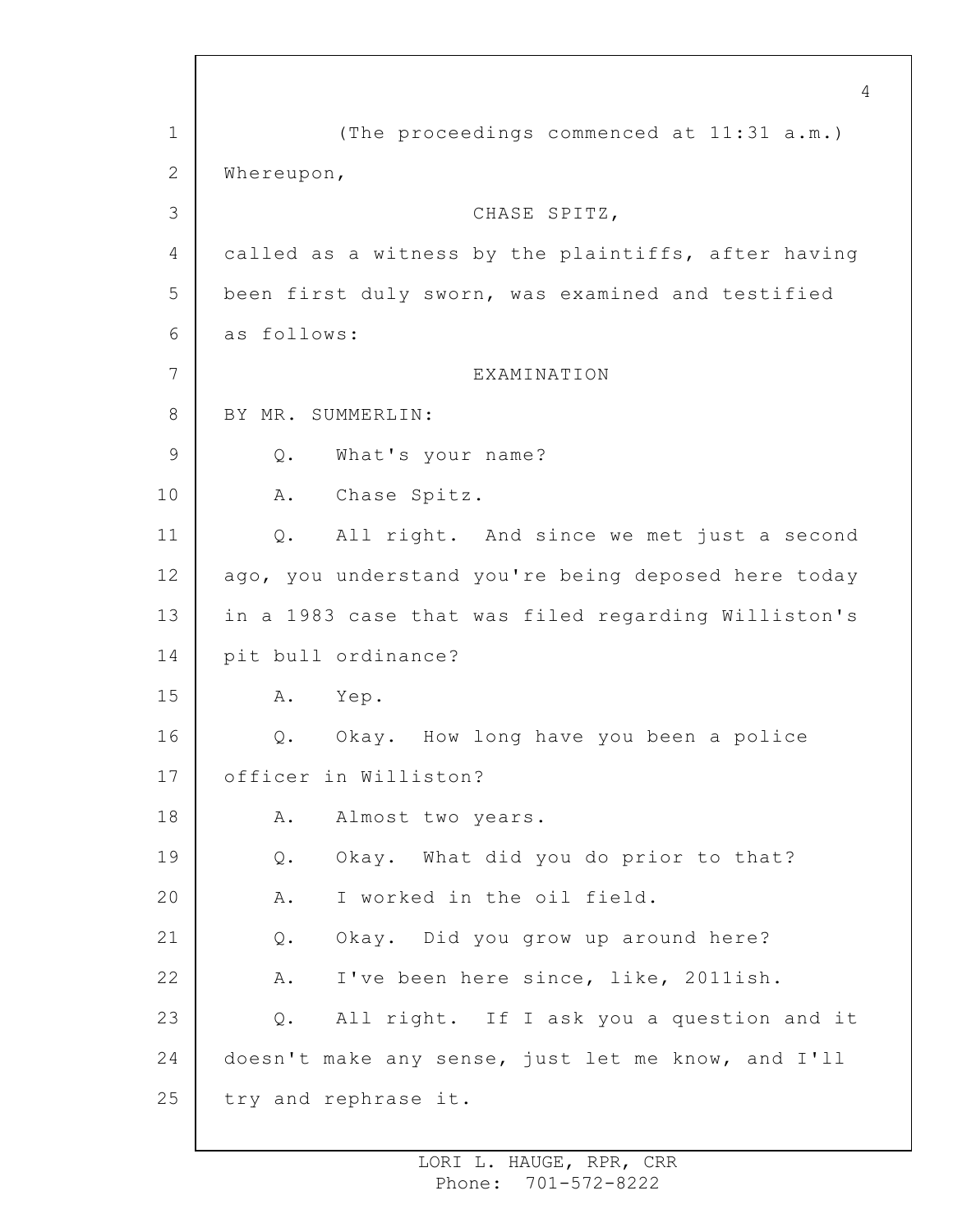1 2 3 4 5 6 7 8 9 10 11 12 13 14 15 16 17 18 19 20 21 22 23 24 25 5 A. Okay. Q. We've talked about the fact that there is a current case that you were involved in involving Jessica Burling and a pit bull, and that case is still pending. A. Correct. Q. So I'm not going to ask you specific questions about that case. A. Okay. Q. But I do want to ask you just some questions generally about enforcement of the pit bull ordinance and training and things like that that you've received. Okay? A. Okay. Q. What is your technical job title with Williston? A. Patrol officer. Q. Okay. As part of your duties as a patrol officer, are you occasionally called to address, in some manner, potential violations of Williston's pit bull ordinance? A. Yes. Q. Okay. Can you kind of generally describe for me how that happens? A. Usually, it's if someone calls in and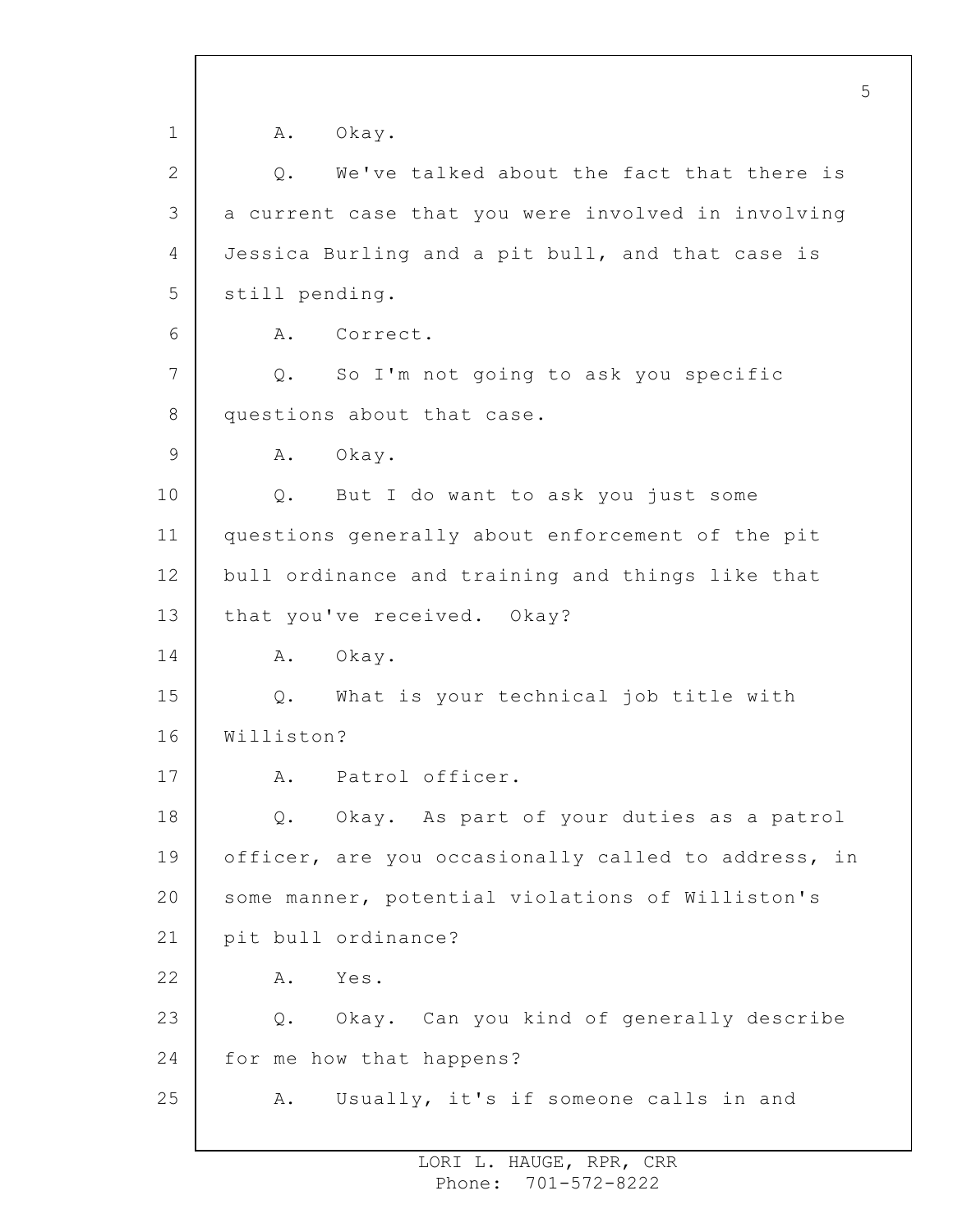1 2 3 4 5 6 7 8 9 10 11 12 13 14 15 16 17 18 19 20 21 22 23 24 25 they're like, "Hey, this dog, I just want you to check on it," or whatever, or  $-$  depending on what they're calling about, and then we'll go check on it, and then we -- us officers, I mean, we all use our own discretion on, like, what breed we think it is; you know what I mean? But, like, 90 percent of the time, we just snap a picture, do a report, and forward it to animal control -- Q. Okay. A. -- and then they'll follow up with it. Q. So did you ever receive any kind of specific training on how to identify dog breeds as part -- A. No. Q. -- of your job with Williston? A. No. Q. All right. And when you say, like, someone would call in, that's like a -- a citizen complaint or something like that? A. Yeah. Q. Okay. So you're patrolling around the city. Someone calls in and says, "Hey, I saw a dog. I think it's a pit bull." They call 911 or dispatch, and then dispatch would call you and say, "Hey, go take a look at this dog"?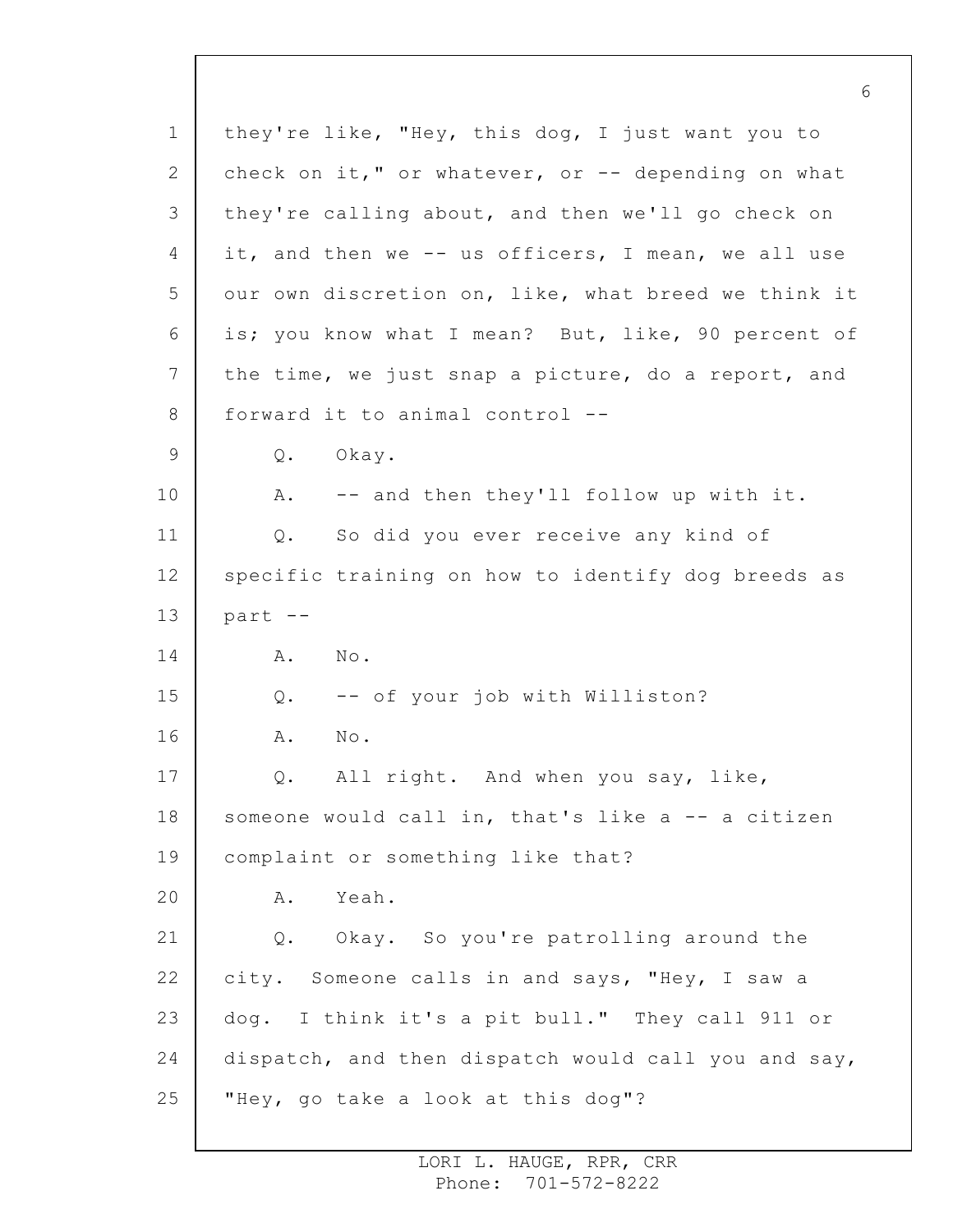1 2 3 4 5 6 7 8 9 10 11 12 13 14 15 16 17 18 19 20 21 22 23 24 25 7 A. Yes. Q. All right. Then you would take a picture of the dog, forward that to animal control? A. It -- it really just depends; you know what I mean? Like, it depends on what they're calling it in for. But if they're saying, "Hey, we believe this is a pit bull," then, yeah, that's what we'd do. We'd take a picture and -- Q. Okay. A. -- do a report and forward it to animal control. Q. Okay. A. That's how I was trained, anyways. Q. All right. MR. SUMMERLIN: Let me know if you've got issues with any of these. Okay? MR. SCHMIDT: Okay. BY MR. SUMMERLIN: Q. Have you been involved in situations where you have arrested someone because they were in possession of a dog that was alleged to violate the Williston pit bull ordinance? A. Just the one case that's going now. Q. Okay. A. That's the only one I've had to do.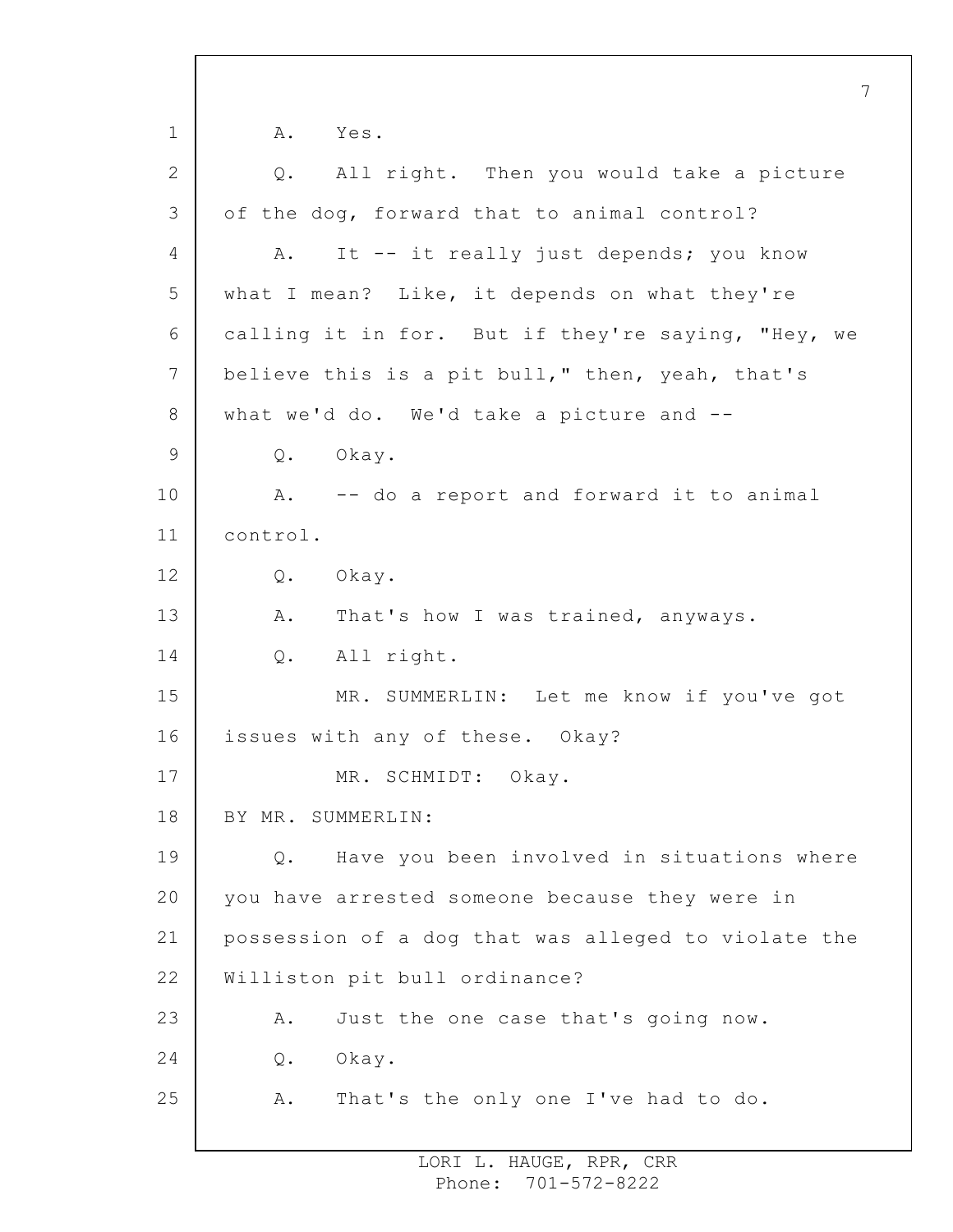1 2 3 4 5 6 7 8 9 10 11 12 13 14 15 16 17 18 19 20 21 22 23 24 25 Q. Is there any policy that you're aware of that guides when an officer arrests someone for a violation of a city ordinance versus when that person is just cited? A. Like, for any ordinance, or are you talking about for, like, pit bull ordinance or -- Q. Well, let -- if -- if there's something for the pit bull ordinance, let's talk about that. A. So, I mean, I know for our pit bull ordinance, if -- if you already had a previous offense, then you can be arrested on it. Q. Okay. A. So you have to have one prior offense, because the prior offense, they'll just usually seize the dog and a citation. And then if you get another offense after that, it's an arrestable offense. Q. How did you come to understand that if it's a -- if you have a prior offense, then it becomes an -- an arrestable offense to have a pit bull in city limits? A. Reading Century Code -- Q. Okay. That --  $A.$  -- or city --Q. That's within the code itself?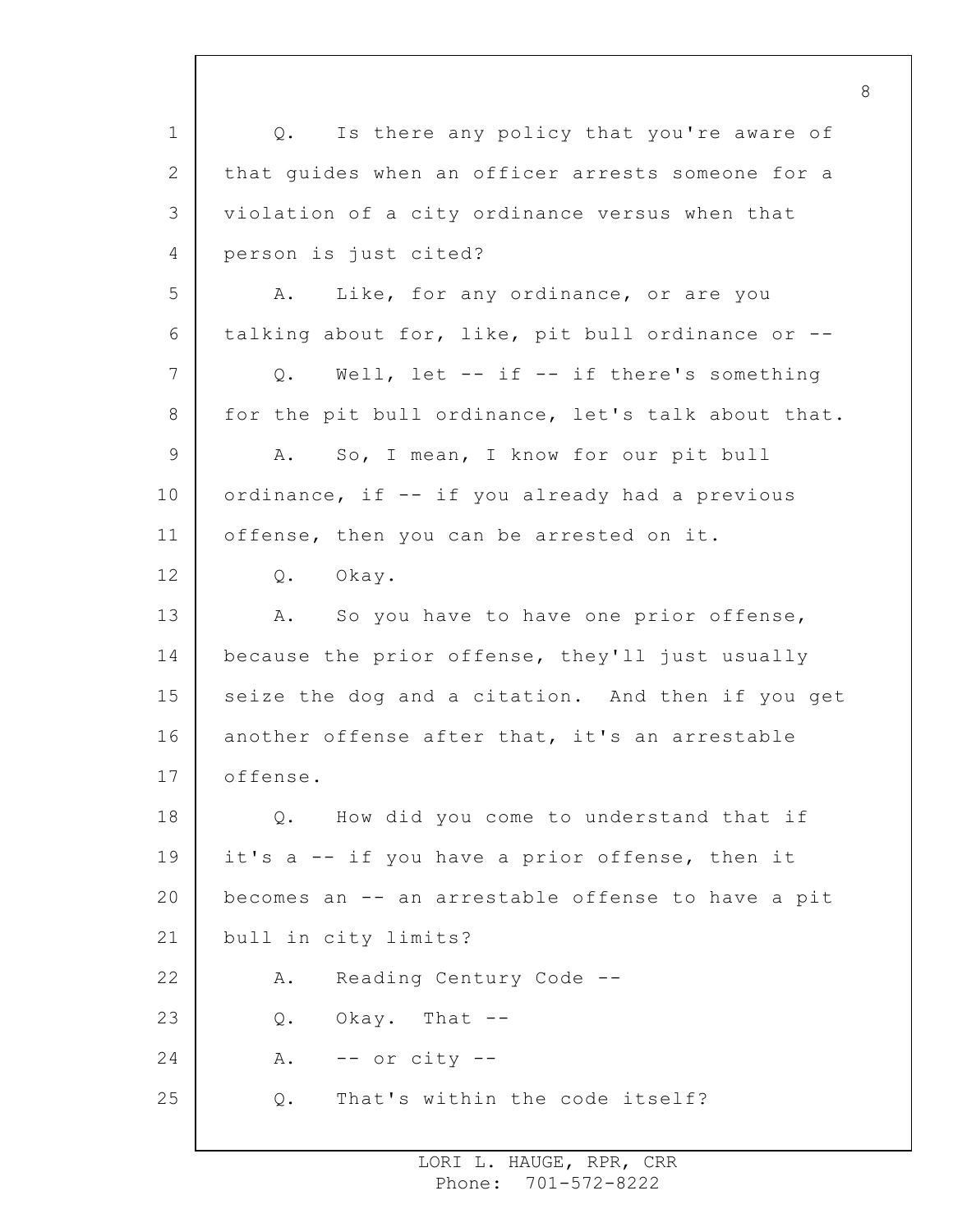1 2 3 4 5 6 7 8 9 10 11 12 13 14 15 16 17 18 19 20 21 22 23 24 25 A. Yeah. (There was a discussion off the record between Mr. Summerlin and Ms. Wall.) MR. SUMMERLIN: Let's go ahead and mark this as Exhibit 1. (Deposition Exhibit Number 1 was marked for identification by the court reporter.) BY MR. SUMMERLIN: Q. Okay. All right. I'm going to hand you what's been marked as Exhibit 1 (doing so), and that's a copy of the Williston ordinances that includes the -- the pit bull section. I -- I guess my first question is is this the ordinance -- or the set of ordinances that you were referring to relating to when you can arrest someone for having a pit bull? A. So I  $-$  I'm going off of  $-$  we had  $-$  when I first got brought into PD and I was in my training, our animal control put on a training, and they were just posting snips of, like -- in the slideshow, of the Century Code, and they -- that's when they informed us that second offense is arrestable. Q. Okay. Do you recall who at animal control put that training on?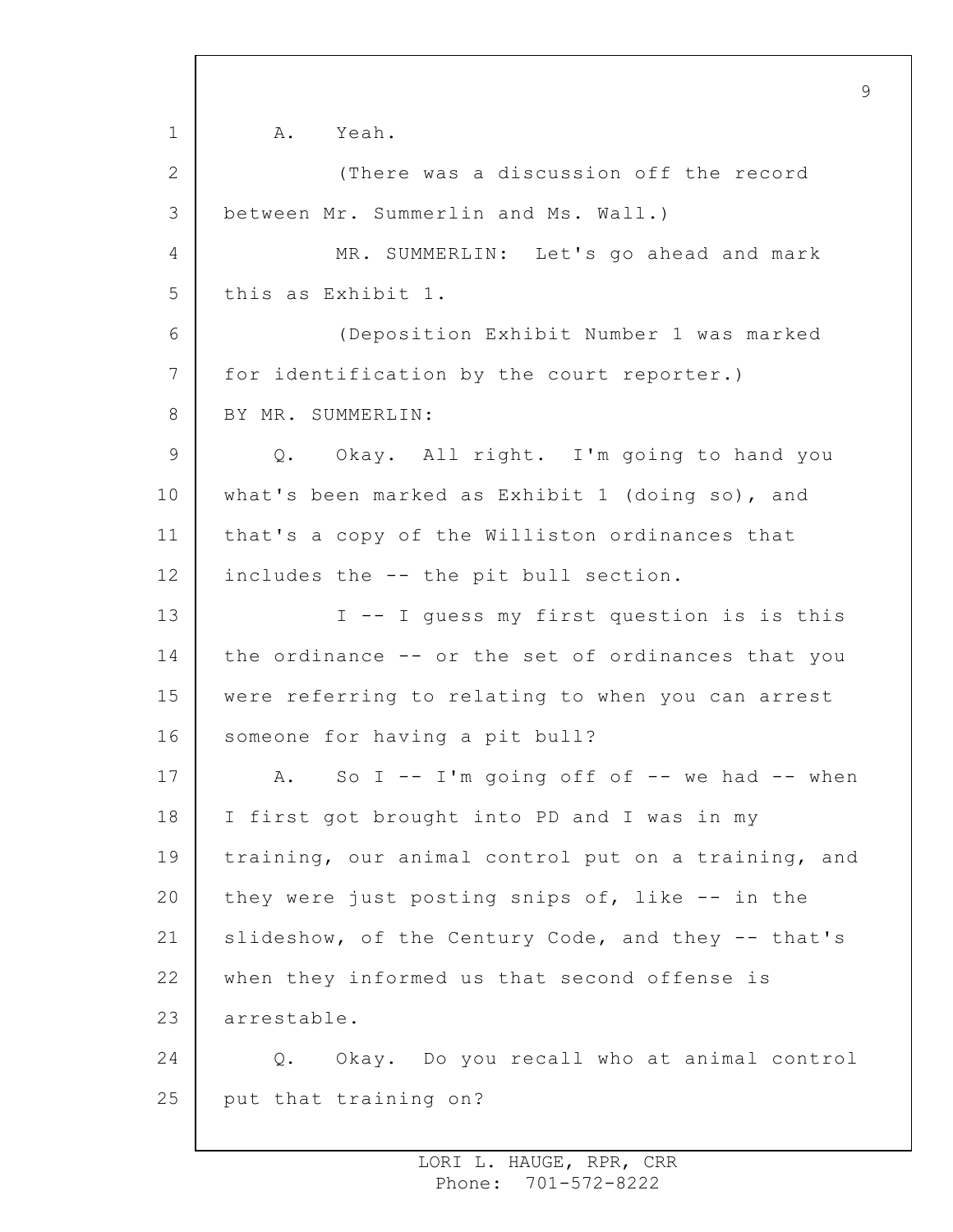1 2 3 4 5 6 7 8 9 10 11 12 13 14 15 16 17 18 19 20 21 22 23 24 25 10 A. Ms. Wade, I believe. Q. Okay. MR. SCHMIDT: It's Carli Wade; right? THE DEPONENT: Yeah. BY MR. SUMMERLIN: Q. And that would have been within the last couple years? A. Yep. Q. Okay. Are there any other animal control-related ordinances that are arrestable defense -- arrestable offenses? A. I don't -- I don't recall. I'd have to go look and read some more. Q. But as you sit here today, at least, there's nothing else in the animal control ordinances that you can think of that would be an arrestable offense?  $A.$  Well  $--$ MR. SCHMIDT: I object to form. But you can go ahead. THE DEPONENT: Like I said, I don't really enforce, like, the animal stuff too much. It's usually the animal control, so we don't -- like, we only deal with it when they need help or if they're not on. So I haven't done a whole lot of the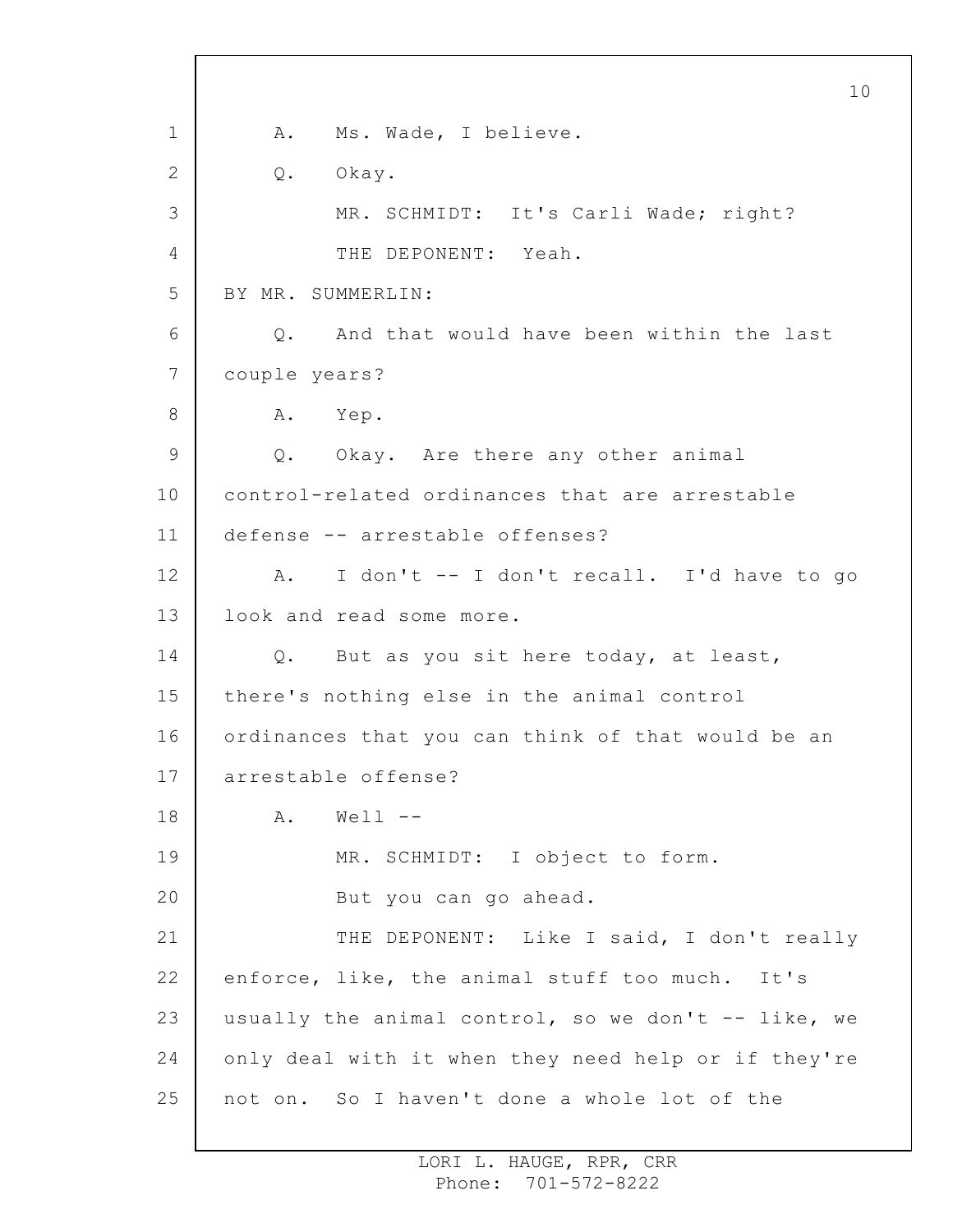1 2 3 4 5 6 7 8 9 10 11 12 13 14 15 16 17 18 19 20 21 22 23 24 25 animal stuff, but, I mean, there could be. I just haven't read up on it too much. BY MR. SUMMERLIN: Q. Okay. All right. No, that's fair enough. Can animal control officers arrest people? MR. SCHMIDT: Object to form. BY MR. SUMMERLIN: Q. If you know. A. Yeah, they can long-form it. Q. What does that mean? A. They can draft warrants, so -- like, I don't know if they can arrest on-scene or not, but I know they can long-form for warrants for it. Q. So go to a judge and ask for an arrest warrant to be issued? A. Yes, I believe that's how they normally do that stuff. Q. Okay. A. I'm not sure what -- their process they do. I just know that they can long-form just like any citizen can long-form a warrant; you know what I mean? Q. Okay. If there is a -- a long-form warrant so that a -- a court issues an arrest warrant, are you aware of any situation where the

> LORI L. HAUGE, RPR, CRR Phone: 701-572-8222

11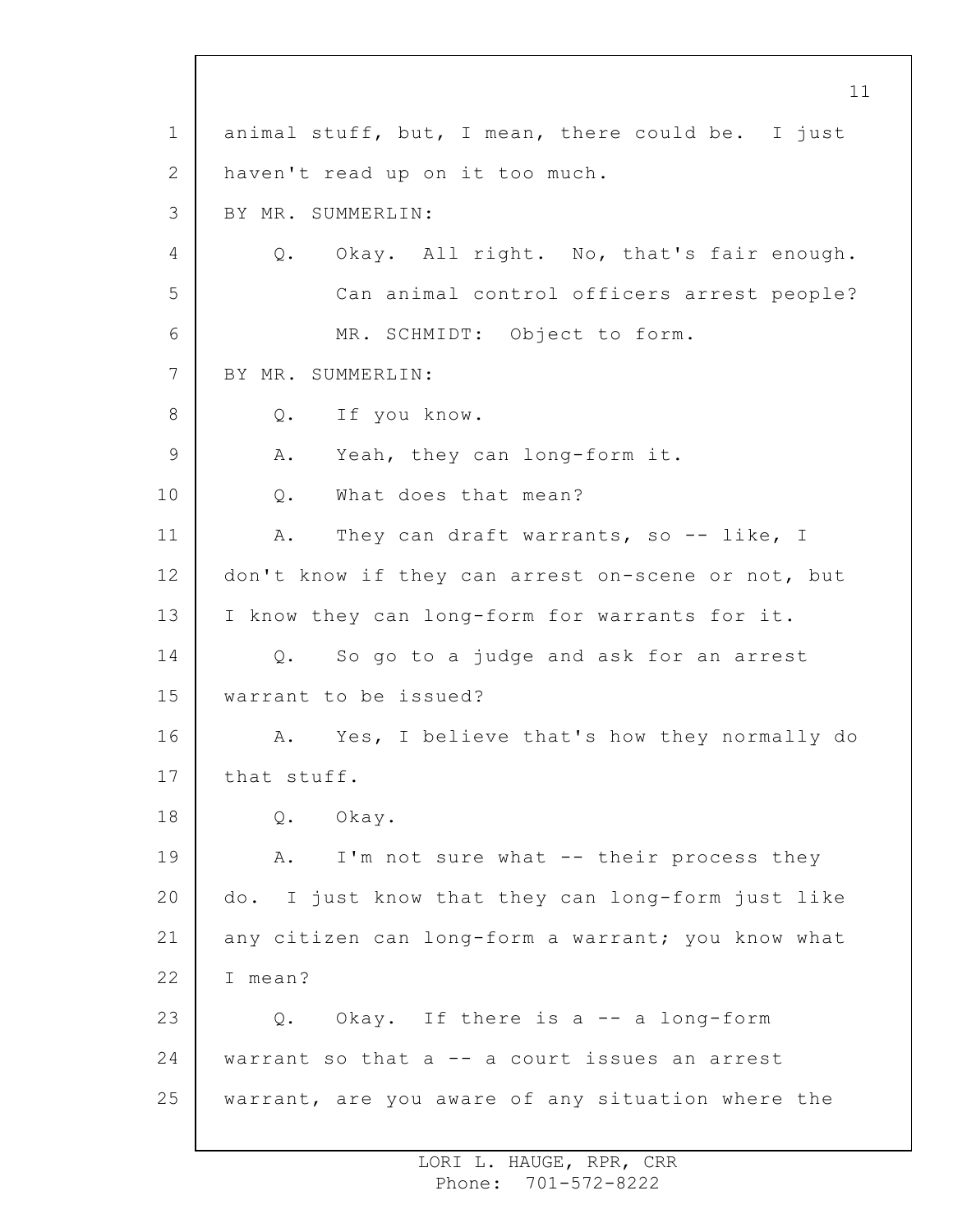1 2 3 4 5 6 7 8 9 10 11 12 13 14 15 16 17 18 19 20 21 22 23 24 25 animal control officer themselves, then, conducted the arrest? A. Not that I'm aware of. Q. Okay. A. Just because, I mean, we have the squad cars and the cages and everything like that, so we usually do the arrest and the transport and everything. Q. All right. So normally, an actual Williston police officer would be the person that would arrest someone? A. Yes. Q. Okay. And in those situations that you're aware of where a person has been arrested because of a second or subsequent violation of a pit bull in city limits charge, those arrests have taken place at the direction of animal control? A. Yes. Q. Okay. A. For the ones that I know of, anyways. Q. Okay. And so when we talk about an arrest that's taking place at the direction of animal control, that's different than what we talked about a second ago, the long-form arrest where a judge has issued an arrest warrant; right?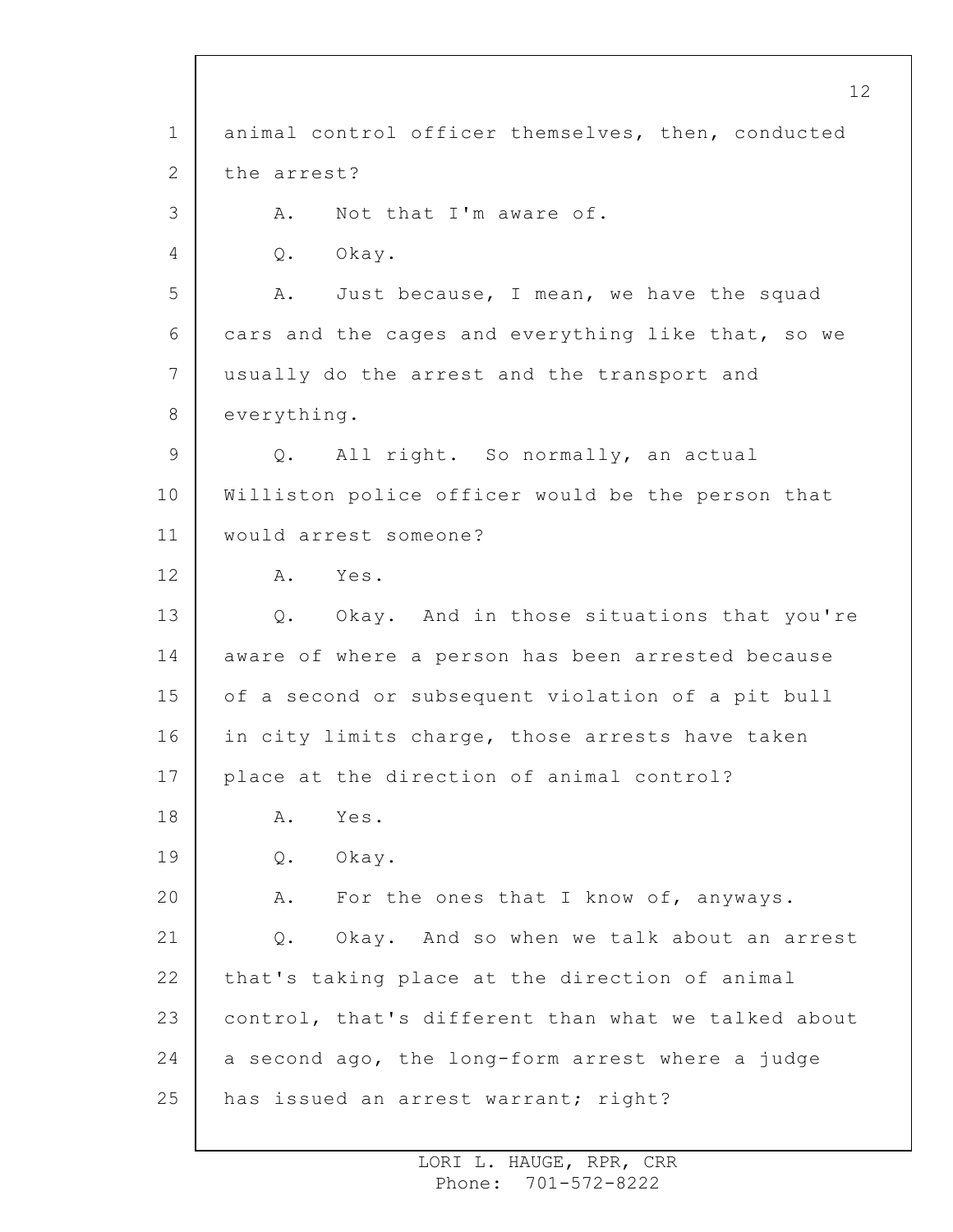1 2 3 4 5 6 7 8 9 10 11 12 13 14 15 16 17 18 19 20 21 22 23 24 25 13 A. Yes. Q. Okay. And so those arrests that are taking place at the direction of animal control that are not long-form arrests are taking place without an arrest warrant being issued by a judge? A. So you're saying, like, right on-scene? Sorry. Q. Yes. A. Yeah, usually. Q. Okay. A. If it's currently happening in our presence and their presence, then yeah. Q. Okay. But it's the animal control officer that would be directing a police officer to arrest the person for a subsequent violation of the pit bull ordinance?  $A.$  Well, if  $-$ MR. SCHMIDT: Object to form. But go ahead. THE DEPONENT: If it's in our presence, like, we have the authority to arrest them too. So, like, we'll advise with our animal control, and if they tell us, "Hey, they have a previous offense on it," or something like that, then we'll be the ones placing them under arrest.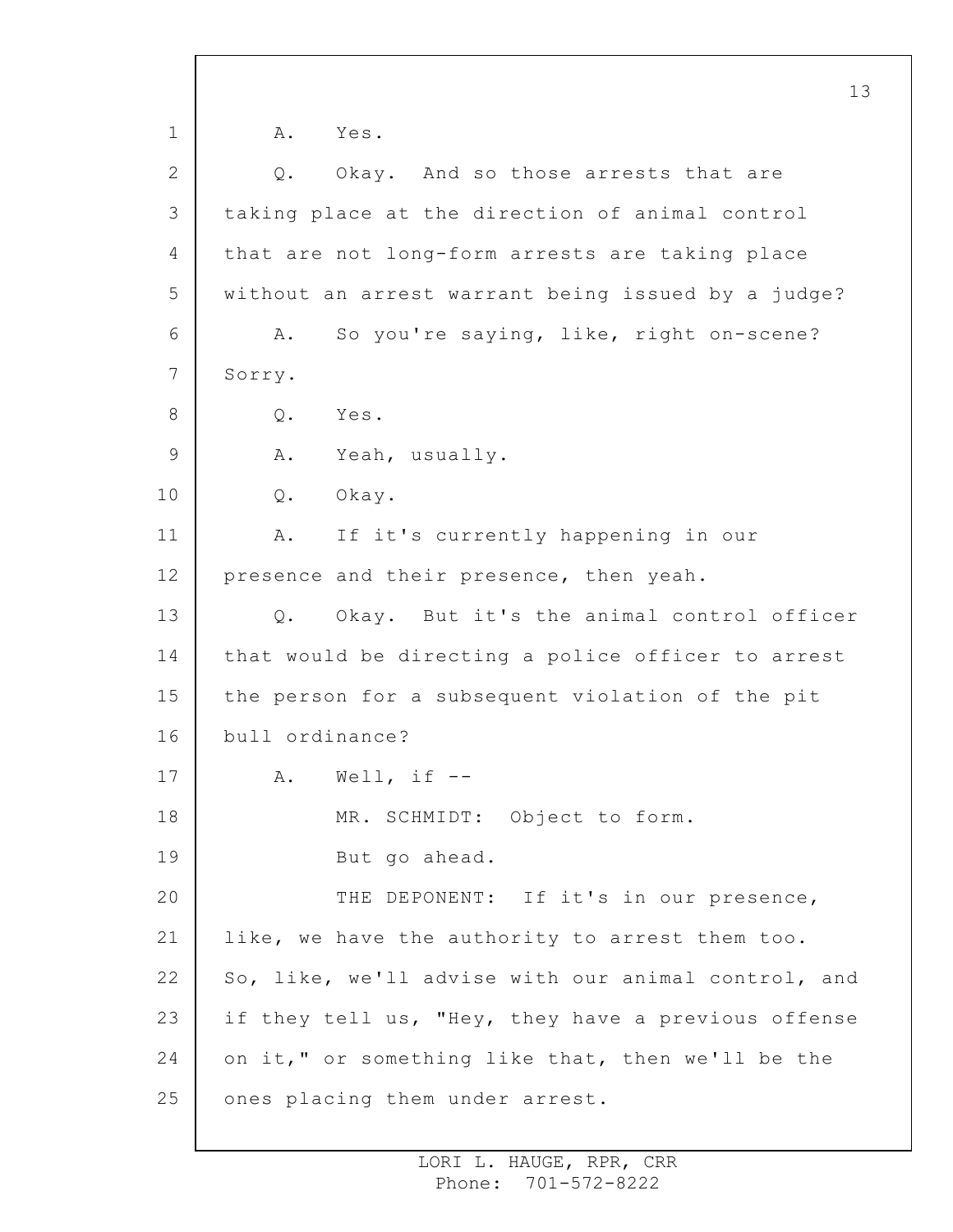1 2 3 4 5 6 7 8 9 10 11 12 13 14 15 16 17 18 19 20 21 22 23 24 25 BY MR. SUMMERLIN: Q. Okay. So outside of the -- the animal control ordinances, are there policies or training that you receive on when a police officer should arrest a suspect versus citing a suspect for an ordinance violation? A. Sorry. One more time. Q. Yeah. It -- sorry. It's kind of a long question. Let me -- let me give you some background. I'm just trying to figure out, like, how do you determine whether you're going to arrest someone or just give somebody a ticket? A. Based on the offense. Q. Okay. A. If it's an arrestable offense, they get arrested. If it's just an infraction, they get a citation. Q. All right. How do you determine what's an arrestable offense and what's an infraction? A. Off our city code, what -- Q. From the city code? A. -- what they say we can arrest on and what they say we can't arrest on. Q. Okay. So the -- under the city code --

> LORI L. HAUGE, RPR, CRR Phone: 701-572-8222

14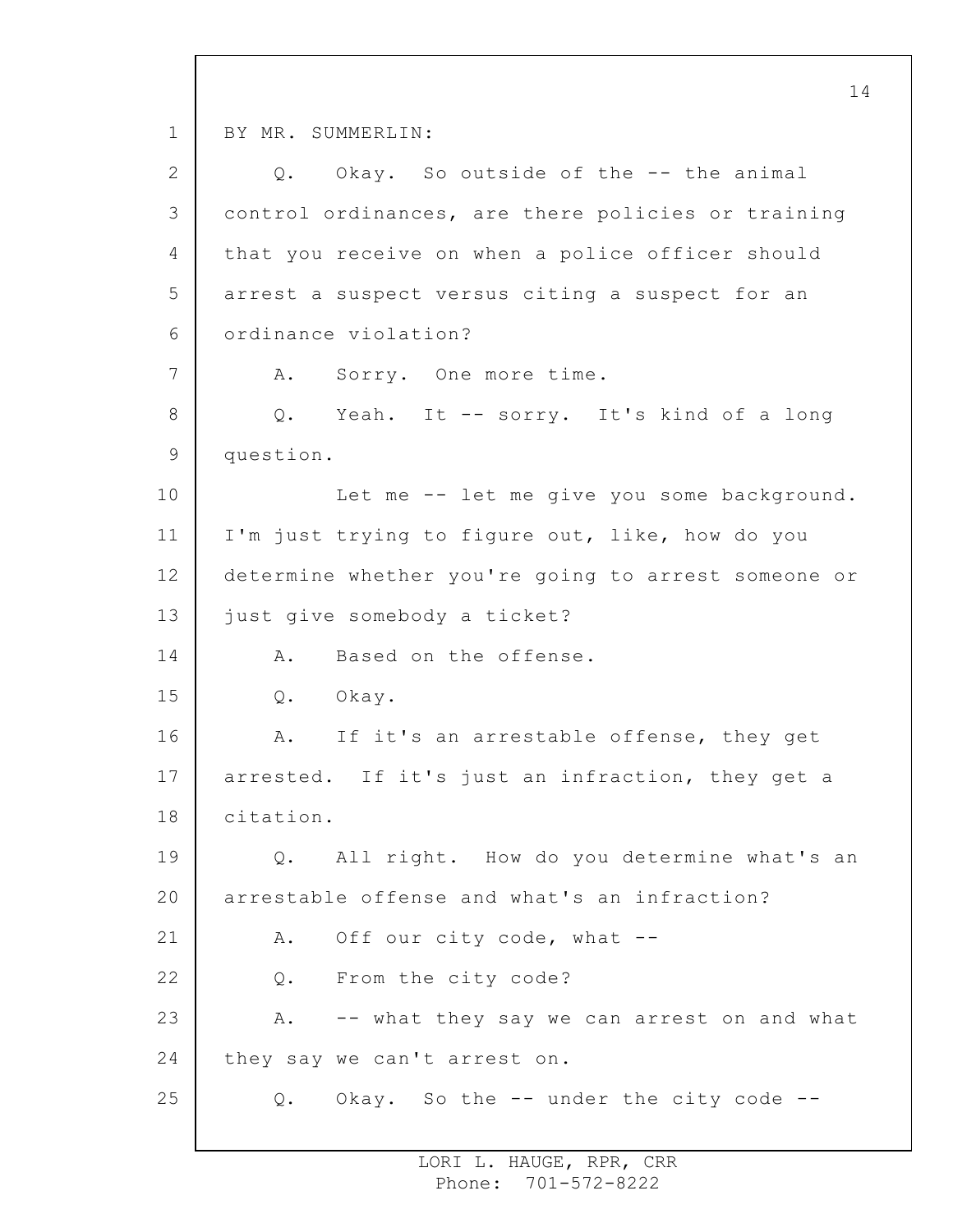1 2 3 4 5 6 7 8 9 10 11 12 13 14 15 16 17 18 19 20 21 22 23 24 25 15 A. Yeah. Q. -- are there certain ordinances that say, like, when you read the ordinance, "You can be arrested if you violate this ordinance"? A. I'm not sure. A lot of the city codes, it's -- they're pretty hard to kind of understand sometimes when you read them yourself -- Q. Yeah --  $A. \t-- so --$ Q. -- lawyers write them, and no one can understand them. A. Yeah. So some of them will say they can be arrested; some of them will just tell you what it's about; and then a lot of the stuff, you just learn what -- through your FTO and, like, when you're in the academy going through, like, the NDCC and stuff. Q. Okay. Well, let's talk about that a little bit. So what -- what training did you receive to become a police officer in Williston? A. Went to the Law Enforcement Training Academy in Bismarck. Q. All right. And I assume the -- the Law Enforcement Training Academy provides training for law enforcement officers across the state?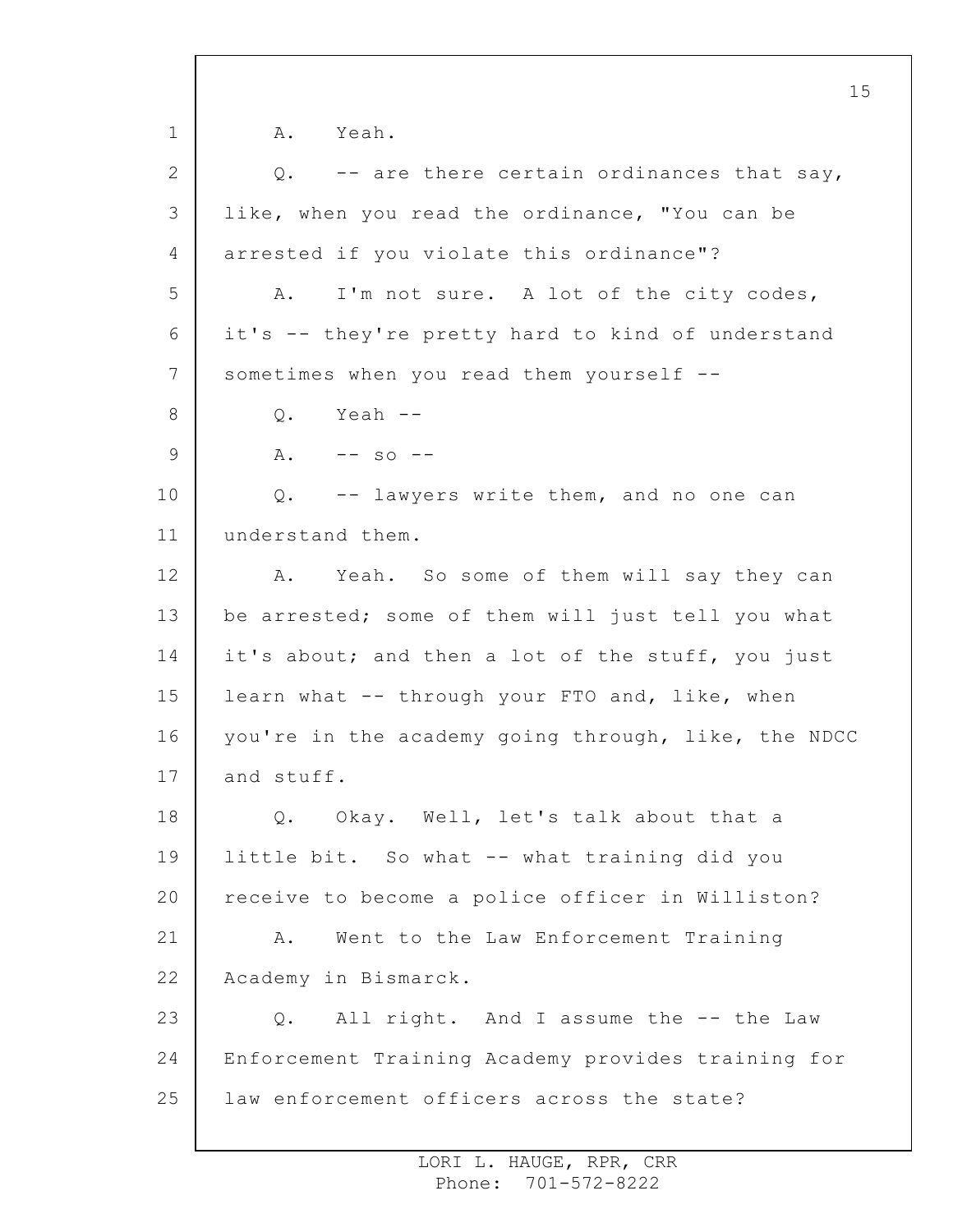1 2 3 4 5 6 7 8 9 10 11 12 13 14 15 16 17 18 19 20 21 22 23 24 25 16 A. Yes. Q. It's not just Williston-specific? A. No. It's across the state. Q. Okay. As someone with no law enforcement background, I'm -- I'm trying to think through this, and  $I$  -- so I can ask questions that make some sense, but, like, you know, there are certain -- there are certain violations that, in my head, at least, I would say, "Well," you know, "you're always going to get arrested for that." So, like, someone gets pulled over for driving while intoxicated. They're going to get arrested, not just released. A. Right. Q. And it would seem to me, at least, that that's because there's a public safety issue involved. A. I mean, yeah, but it's because it's an arrestable offense, so -- Q. Okay. A. -- they're breaking the law. Q. And then there are some things, like parking tickets, that someone would rarely get arrested for? A. It's only if you don't pay it.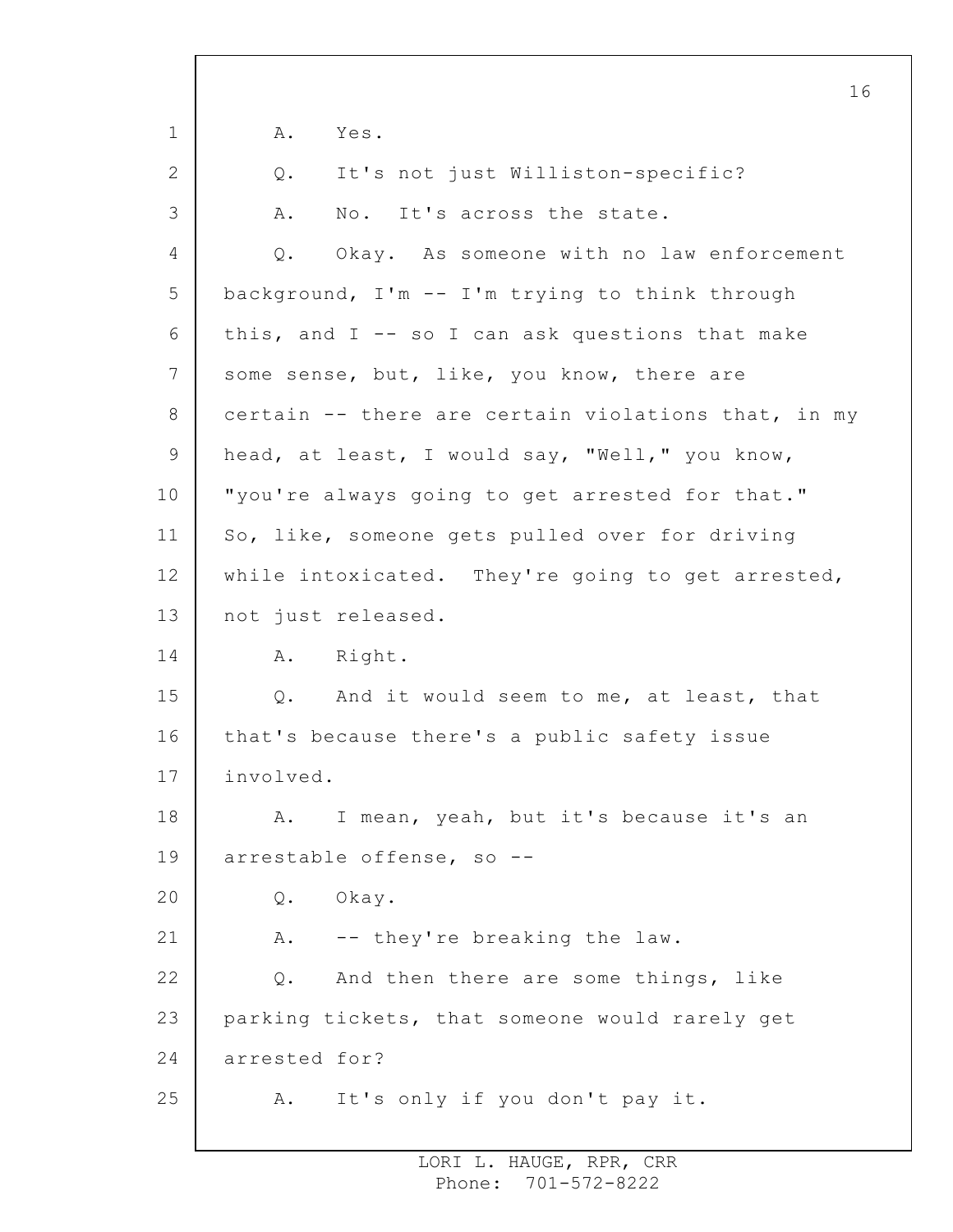1 2 3 4 5 6 7 8 9 10 11 12 13 14 15 16 17 18 19 20 21 22 23 24 25 17 Q. Do you have discretion as a law enforcement officer on when you're going to arrest versus cite? A. On some things, not all. Q. Okay. So there -- there would be -- are there some ordinances within Williston where if there's a violation of it, there's definitely going to be an arrest? MR. SCHMIDT: Object to form. Go ahead. THE DEPONENT: I mean, yeah, there's some stuff that I say -- just, like, domestic violence and stuff, we have no discretion on it. It's a "shall arrest," so --BY MR. SUMMERLIN: Q. Yeah. Okay. And that -- and that's coming from the language of the ordinance? A. Yes, sir. Q. Okay. A. That's Century Code, not city code. Q. Okay. And that's state code? A. Yeah. Q. All right. MR. SCHMIDT: And just so you know, Gene,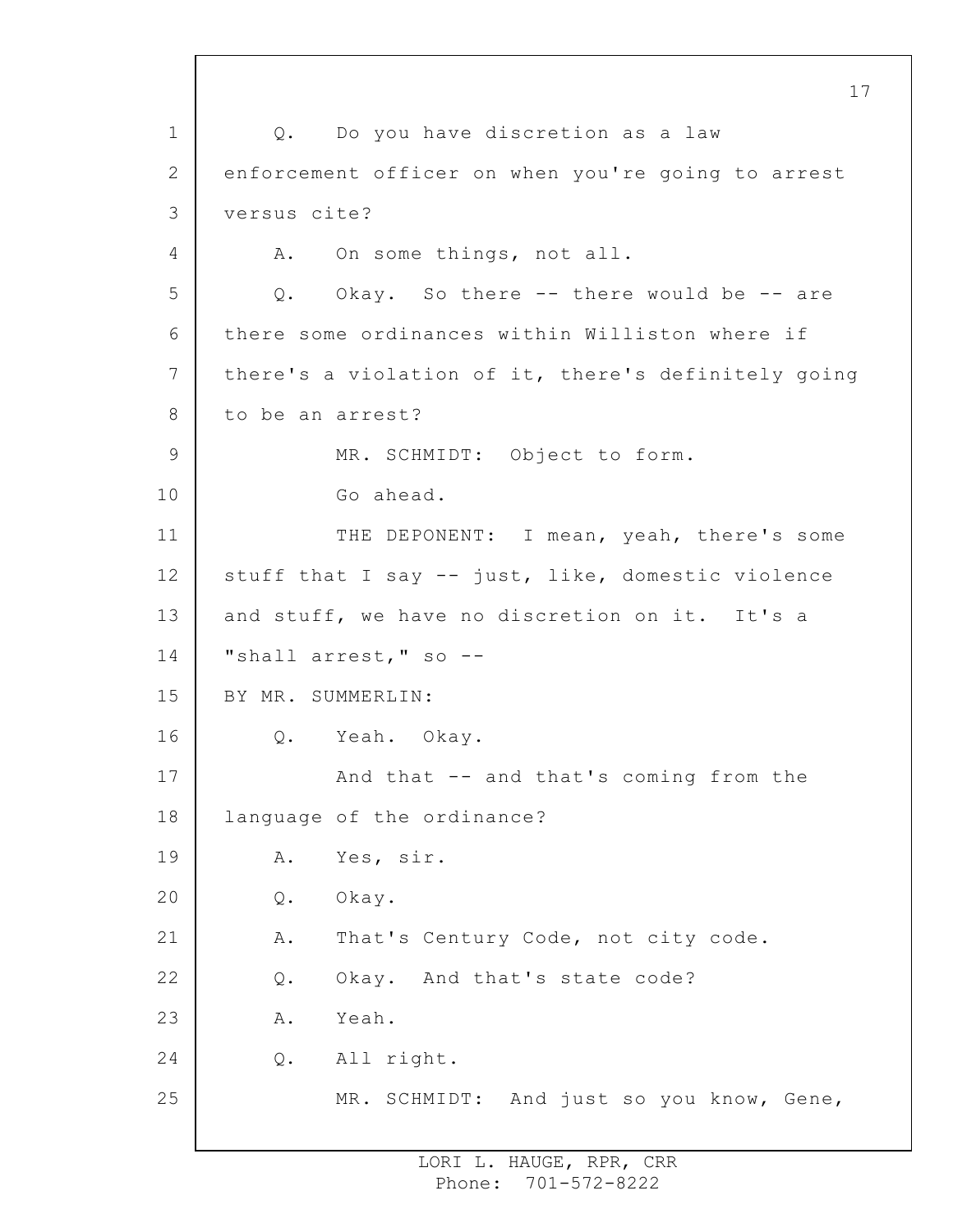1 2 3 4 5 6 7 8 9 10 11 12 13 14 15 16 17 18 19 20 21 22 23 24 25 18 when people are referencing the Century Code, that's the North Dakota codified laws -- MR. SUMMERLIN: All right. MR. SCHMIDT: -- so --MR. SUMMERLIN: Thank you. MR. SCHMIDT: Yep. You'll probably hear that a lot. BY MR. SUMMERLIN: Q. Well, and I guess that's a good -- a good point, too, that as a law enforcement officer in Williston, you enforce both the Williston ordinances as well as at least some aspects of the Century Code? A. Yeah. Q. Okay. Is there anything that you reviewed to prepare for your deposition today? A. No. No idea what -- so --Q. You just got told to show up, and you did. A. Yeah. Q. All right. Did any part of the training that you received at the Law Enforcement Training Academy in Bismarck involve identifying dogs or dog breeds? A. I don't recall. Q. Okay. And then once you were hired --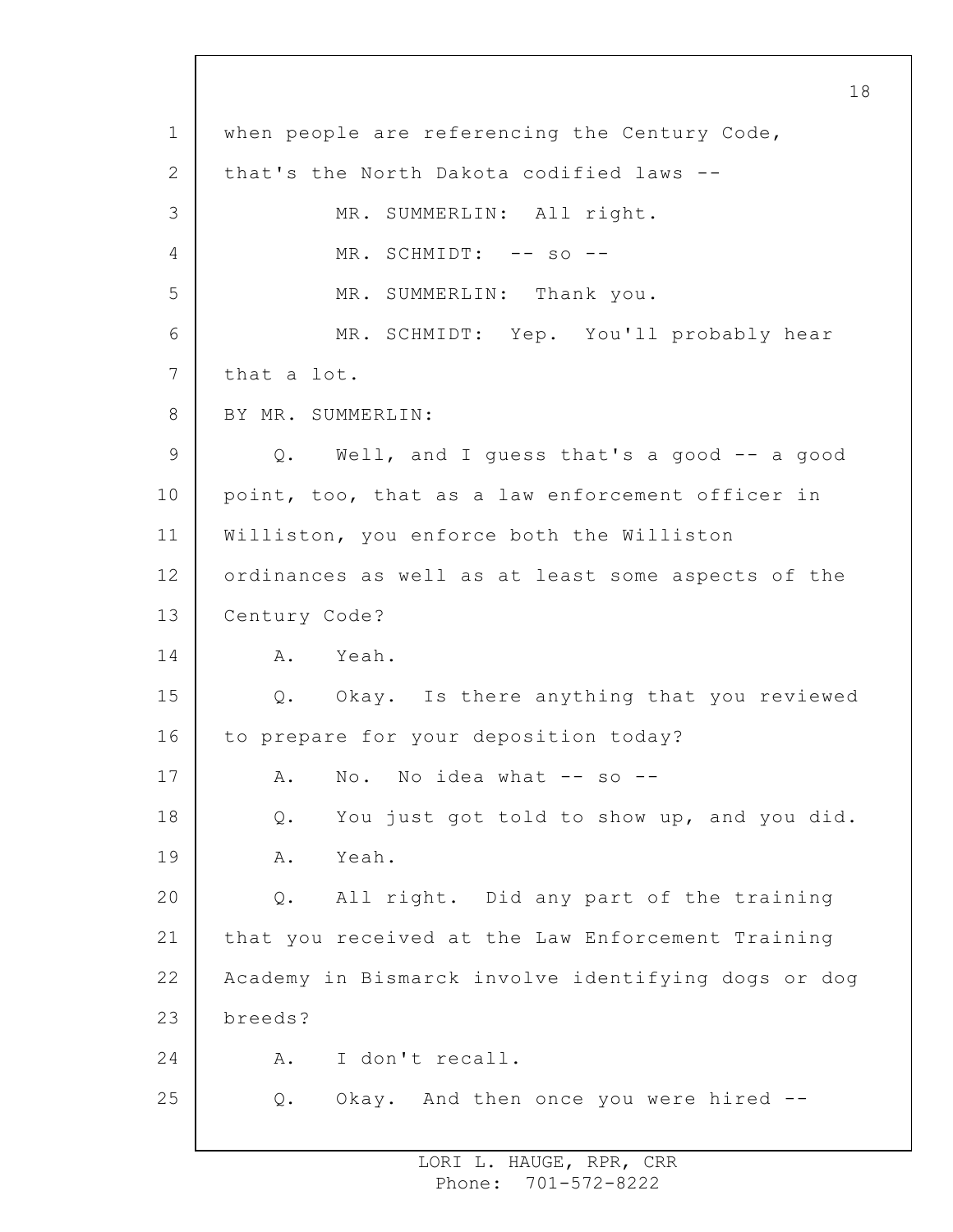1 2 3 4 5 6 7 8 9 10 11 12 13 14 15 16 17 18 19 20 21 22 23 24 25 19 well, I guess I don't know. The -- the training that you received from animal control, did that come after you were hired as a police officer in Williston? A. Yes. So after I got hired, then we do a zero week and stuff before we'd go to the academy, and that's when they train us. Q. Okay. Do you recall what other kinds of training you received from animal control? A. It was just an animal control class, and it was, like, kind of a gener -- gen -- general thing, what they usually do. Q. Okay. Did the training that you received from animal control involve training in breed identification? A. Not that I recall. Q. Okay. I kind of take it from -- from your answers you don't consider yourself as a person that's got any particular skill or expertise in identifying one dog breed from another? A. Right. Q. Okay. You may have answered this already, and I apologize if -- if you did. I just don't recall. Other than the situation with Ms. Burling, have you issued other citations for pit bull within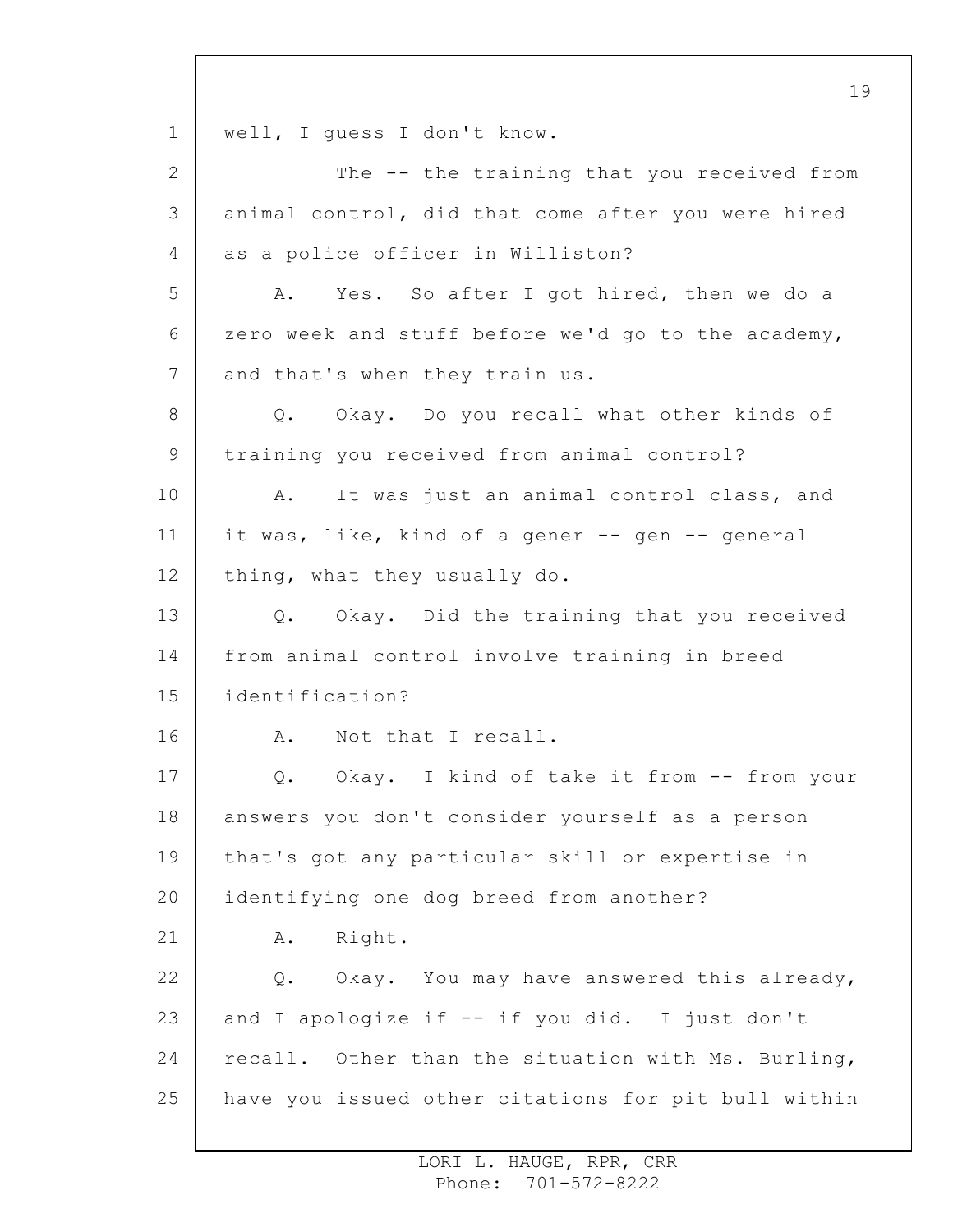```
1
 2
 3
 4
5
 6
7
8
9
10
11
12
13
14
15
16
17
18
19
20
21
22
23
24
25
                                                        20
     city limits?
         A. No.
         Q. Okay. So it's just that one -- that one
     case?
         A. Yep, just that one.
              MR. SUMMERLIN: Okay. Take two minutes?
              MR. SCHMIDT: Sure.
              (The proceedings recessed at 11:51 a.m. and
     reconvened with everyone present at 11:53 a.m.)
              MR. SUMMERLIN: All right. Officer Spitz,
     I think that's all that we have.
              Just to put on the record, we've got an
     agreement that we're not, today, going to ask you
     any questions that relate to Jessica Burling's
     case, because that's pending, with the possibility
     that at some point in the future, we may redepose
     you to get into issues regarding that case once
     it's been closed.
              MR. SCHMIDT: Subject to any objections
     and things of that nature --
              MR. SUMMERLIN: Yeah.
              MR. SCHMIDT: -- but, yes --
              MR. SUMMERLIN: Yeah.
              MR. SCHMIDT: -- that is the agreement.
              MR. SUMMERLIN: Okay. Do you want to read
```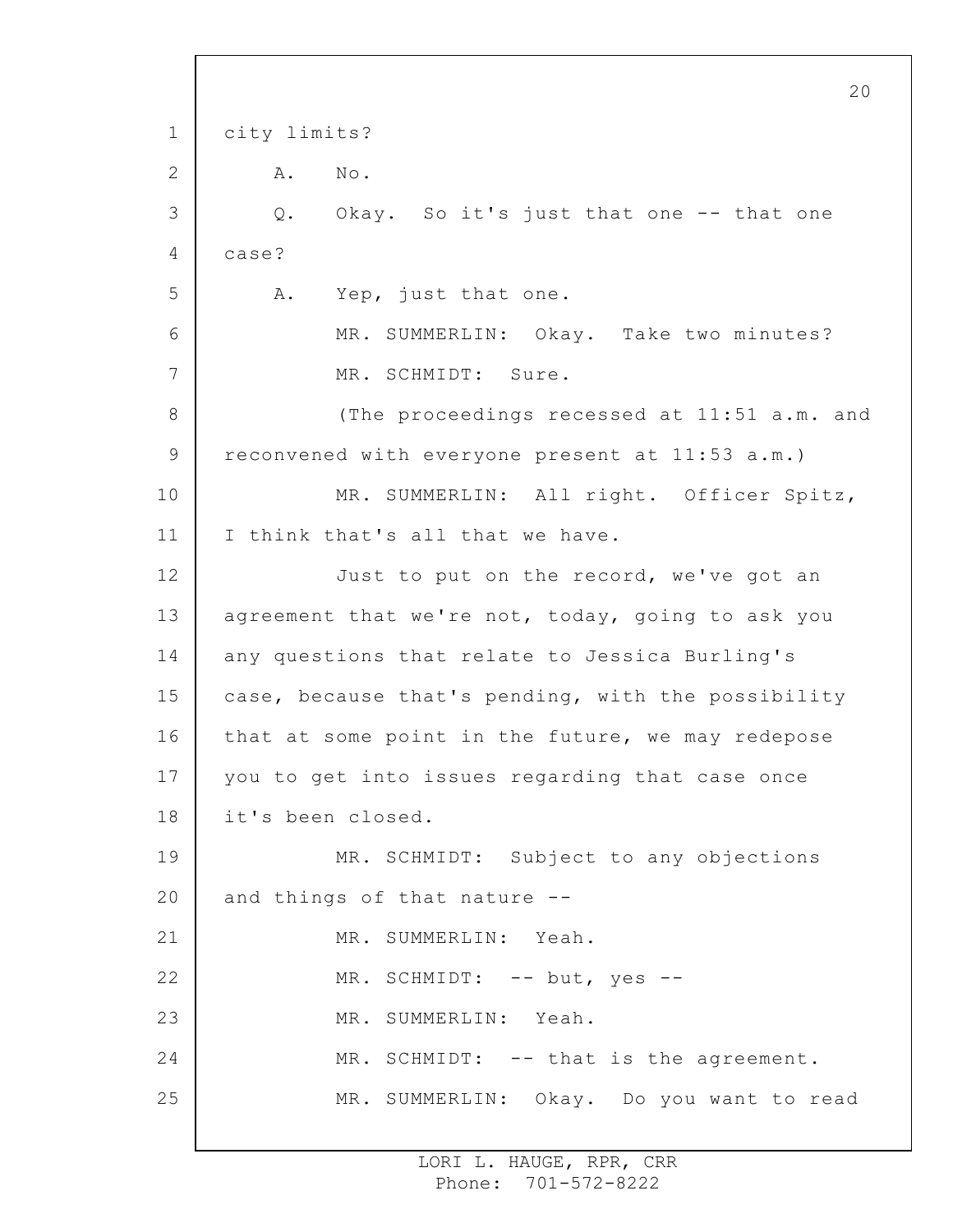1 2 3 4 5 6 7 8 9 10 11 12 13 14 15 16 17 18 19 20 21 22 23 24 25 21 and  $--$ MR. SCHMIDT: We'll --MR. SUMMERLIN: -- sign? MR. SCHMIDT: We'll waive it. Why? Do you want to waive -- do you want to read and sign? THE DEPONENT: I don't know what you mean. MR. SCHMIDT: Do you want to read -- she wrote down everything you said today. THE DEPONENT: No, that's okay. MR. SCHMIDT: We'll waive it. THE DEPONENT: I believe -- I believe she typed it. MR. SCHMIDT: We'll waive. MR. SUMMERLIN: All right. (The May 17, 2022, proceedings concluded at 11:53 a.m.)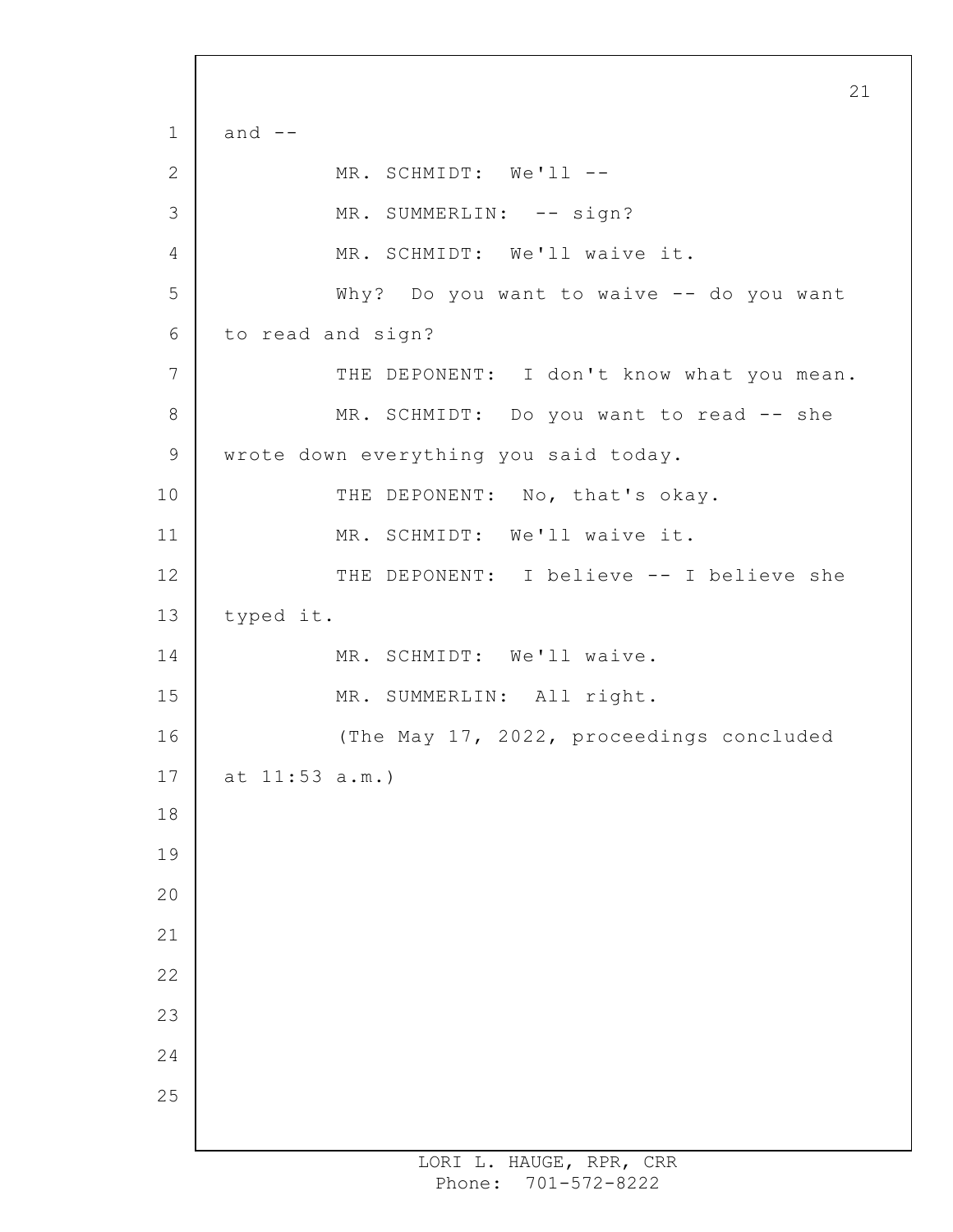1 2 3 4 5 6 7 8 9 10 11 12 13 14 15 16 17 18 19 20 21 22 23 24 25 CERTIFICATE OF COURT REPORTER STATE OF NORTH DAKOTA) ) SS COUNTY OF WILLIAMS ) I, Lori L. Hauge, Registered Professional Reporter, Certified Realtime Reporter, and Notary Public, DO HEREBY CERTIFY THAT prior to being examined, the witness named in the foregoing deposition was by me sworn to testify the truth, the whole truth, and nothing but the truth; That the said deposition was taken down by me in stenotype at the time and place therein named and thereafter transcribed into typewriting under my direction and supervision; That it was stipulated among counsel and the witness that the signature of the witness to the said deposition be waived, and that it shall possess the same force and effect as though read and signed by the said witness; and That I am neither attorney for, nor counsel for, nor related to, nor employed by any of the parties to the action in which this deposition is taken; and further that I am not a relative or employee of any attorney or counsel employed by the parties hereto or in anywise interested in the outcome thereof. WITNESS MY HAND AND SEAL THIS 10th day of May, 2022.  $\mathcal{L}_\text{max}$ Lori L. Hauge, Notary Public Williams County, North Dakota My commission expires November 6, 2025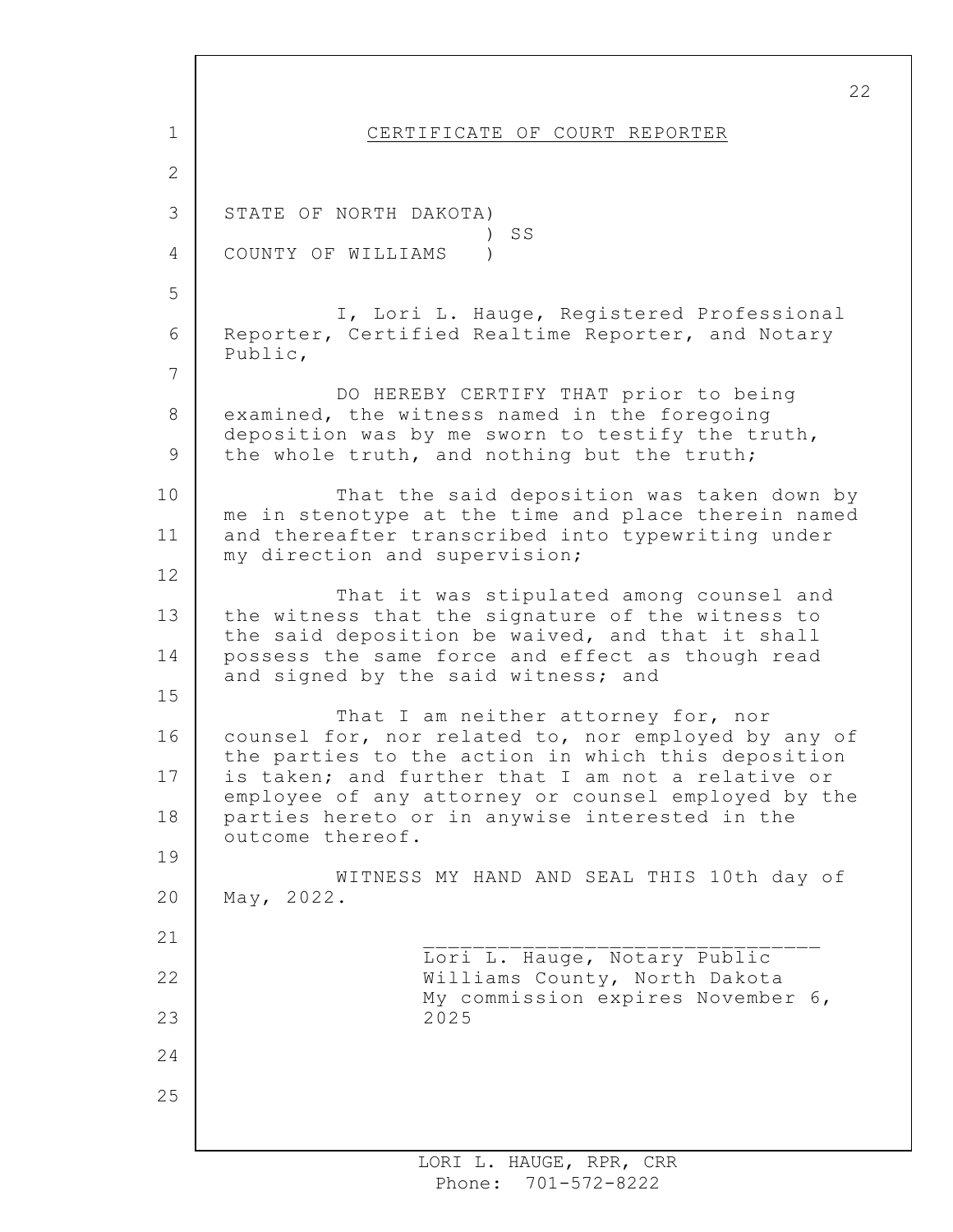|                                     | 10:20, 13:19, 17:10               |                                 | <b>CERTIFY</b> [1] - 22:7      | 2:16, 22:12, 22:16,                |
|-------------------------------------|-----------------------------------|---------------------------------|--------------------------------|------------------------------------|
| 1                                   | ALBERTSON <sup>[1]</sup> -        | B                               | Chapter [1] - 3:12             | 22:17                              |
| 1 [4] - 3:12, 9:5, 9:6,             | 1:4                               | background [2] -                | charge [1] - 12:16             | <b>COUNTY [1] - 22:4</b>           |
| 9:10                                | alleged [1] - 7:21                | 14:10, 16:5                     | <b>CHASE</b> [4] - 1:14,       | <b>County</b> [2] - 1:18,          |
| 10th $[1]$ - 22:19                  | almost $[1] - 4:18$               | <b>based</b> [1] - 14:14        | 2:19, 3:3, 4:3                 | 22:22                              |
| 11:31 $[2] - 1.22, 4.1$             | ALSO $[1] - 2:19$                 | <b>BAUMSTARK[1]-</b>            | Chase [1] - 4:10               | couple [1] - 10:7                  |
| $11:51$ [1] - 20:8                  | $AMANDA_{[1]} - 2.8$              | 1:5                             | check $[2] - 6.2, 6.3$         | <b>Court</b> $[1] - 3:25$          |
| <b>11:53</b> [2] - 20:9,            | $AND$ [1] - 22:19                 | <b>become</b> [1] - 15:20       | <b>citation</b> $[2] - 8:15$ , | court [2] - 9:7, 11:24             |
| 21:17                               | <b>animal</b> $[22] - 6.8, 7.3$ , | <b>becomes</b> $[1] - 8:20$     | 14:18                          | <b>COURT</b> $[2] - 1:1$           |
| $122$ [1] - 2:15                    | 7:10, 9:19, 9:24, 10:9,           | <b>behalf</b> $[2] - 2:11$ ,    | citations [1] - 19:25          | 22:1                               |
| $13330$ [1] - 2:9                   | 10:15, 10:22, 10:23,              | 2:17                            | cite $[1] - 17:3$              | <b>current</b> $[1] - 5:3$         |
| 17 [2] - 1:22, 21:16                | 11:1, 11:5, 12:1,                 | <b>between</b> $[1] - 9:3$      | cited $[1] - 8.4$              |                                    |
| $1983$ [1] - 4:13                   | 12:17, 12:22, 13:3,               | <b>Bismarck</b> $[3] - 2:16$ ,  | citing $[1] - 14.5$            | D                                  |
|                                     | 13:13, 13:22, 14:2,               | 15:22, 18:22                    | citizen $[2] - 6:18$ ,         |                                    |
| $\overline{2}$                      | 19:3, 19:9, 19:10,                | <b>bit</b> $[1]$ - 15:19        | 11:21                          | <b>DAKOTA</b> $[3] - 1.2$          |
|                                     | 19:14                             | <b>Blackwell</b> [1] - 2:9      | CITY $[1]$ - 1:9               | 1:10, 22:3                         |
| $200$ [1] - 2:9                     | <b>Animals</b> $[1] - 3:13$       | <b>Box</b> $[1]$ - 2:15         | city $[11] - 6.22, 8.3$        | Dakota [5] - 1:19,                 |
| 2011ish [1] - 4:22                  | answered [1] - 19:22              | <b>BRANDY</b> $[1] - 1.4$       | 8:21, 8:24, 12:16,             | 1:21, 2:16, 18:2,                  |
| $2022$ [3] - 1:22,                  | answers $[1] - 19:18$             | breaking [1] - 16:21            | 14:21, 14:22, 14:25,           | 22:22                              |
| 21:16, 22:20                        | anyways [2] - 7:13,               | breed [3] - 6:5,                | 15:5, 17:21, 20:1              | <b>DANIKA</b> <sup>[1]</sup> - 1:5 |
| <b>2025</b> [1] - 22:23             | 12:20                             | 19:14, 19:20                    | City [4] - 1:20, 3:12,         | deal [1] - 10:24                   |
| 21-cv-00012-CRH [1]                 | <b>anywise</b> [1] - 22:18        | <b>breeds</b> $[2] - 6:12$      | 3:16                           | <b>Defendant</b> $[2] - 1.11$ ,    |
| $-1.6$                              | apologize [1] - 19:23             | 18:23                           | Civil $[1] - 1:17$             | 2:17                               |
| $22$ [2] - 1:20, 3:25               | Appearances[1] -                  | <b>BRIAN</b> $[1]$ - 2:13       | class [1] - 19:10              | defense [1] - 10:11                |
|                                     | 1:24                              | <b>Broadway</b> [2] - 1:21,     | closed [1] - 20:18             | <b>definitely</b> $[1]$ - 17:7     |
| 4                                   | <b>appeared</b> $[2] - 2:10$ ,    | 2:15                            | Code $[5] - 8.22, 9.21$ ,      | <b>Deponent</b> $[1] - 2:20$       |
|                                     | 2:16                              | <b>brought</b> $[1]$ - $9:18$   | 17:21, 18:1, 18:13             | <b>DEPONENT</b> [7]-               |
| $4$ [2] - 3:4, 3:12                 | APPEARING [1] -                   | <b>Bull</b> $[2] - 3.13, 3.14$  | code [6] - 8:25,               | 10:4, 10:21, 13:20,                |
| 460 $[1] - 2:15$                    | 2:19                              | <b>bull</b> $[16] - 4:14, 5:4,$ | 14:21, 14:22, 14:25,           | 17:11, 21:7, 21:10,                |
|                                     | <b>Armstrong</b> [1] - 2:14       | 5:12, 5:21, 6:23, 7:7,          | 17:21, 17:22                   | 21:12                              |
| 5                                   | <b>arrest</b> $[22] - 9:15$       | 7:22, 8:6, 8:8, 8:9,            | codes [1] - 15:5               | deposed [1] - 4:12                 |
|                                     | 11:5, 11:12, 11:14,               | 8:21, 9:12, 9:16,               | codified $[1]$ - 18:2          | deposition [5] -                   |
| $547 - 549$ [1] - 3:16              | 11:24, 12:2, 12:7,                | 12:15, 13:16, 19:25             | <b>COLE</b> $[1] - 1.6$        | 18:16, 22:8, 22:10,                |
|                                     | 12:11, 12:21, 12:24,              | <b>Bulls</b> [1] - 3:16         | COLE-PEREA <sub>[1]</sub> -    | 22:13, 22:16                       |
| 6                                   | 12:25, 13:5, 13:14,               | <b>Burling</b> [2] - 5:4,       | 1.6                            | Deposition [1] - 9:6               |
|                                     | 13:21, 13:25, 14:5,               | 19:24                           | coming [1] - 17:17             | <b>DEPOSITION</b> [1] -            |
| $6$ [1] - 22:22                     | 14:12, 14:23, 14:24,              | <b>Burling's</b> [1] - 20:14    | commenced [1] - 4:1            | 1:14                               |
|                                     | 17:2, 17:8, 17:14                 | BY [9] - 4:8, 7:18,             | commencing [1] -               | describe $[1] - 5:23$              |
| 9                                   | $\arrestable$ [9] - 8:16,         | 9:8, 10:5, 11:3, 11:7,          | 1:22                           | Description [1] -                  |
|                                     | 8:20, 9:23, 10:10,                | 14:1, 17:15, 18:8               | commission [1] -               | 3:11                               |
| $9$ [2] - 3:16                      | 10:11, 10:17, 14:16,              |                                 | 22:22                          | determine [2] -                    |
| $90$ [1] - 6:6                      | 14:20, 16:19                      | C                               | complaint $[1] - 6.19$         | 14:12, 14:19                       |
| 911 $[1] - 6:23$                    | arrested $[9] - 7:20$ ,           |                                 | concluded [1] -                | different $[1] - 12:23$            |
|                                     | 8:11, 12:14, 14:17,               | cages [1] - 12:6                | 21:16                          | directing [1] - 13:14              |
| A                                   | 15:4, 15:13, 16:10,               | California [1] - 2:9            | conducted $[1] - 12:1$         | direction $[4] - 12:17$ ,          |
|                                     | 16:12, 16:24                      | <b>Carli</b> $[1]$ - 10:3       | Conference [1] -               | 12:22, 13:3, 22:11                 |
| $a.m$ [5] - 1:22, 4:1,              | <b>arrests</b> $[4] - 8:2$ ,      | cars $[1] - 12.6$               | 1:20                           | discretion $[3] - 6.5$ ,           |
| 20:8, 20:9, 21:17                   | 12:16, 13:2, 13:4                 | Case [1] - 1:6                  | consider $[1]$ - 19:18         | 17:1, 17:13                        |
| academy [2] - 15:16,                | <b>Article</b> $[1] - 3:13$       | case $[8] - 4:13, 5:3,$         | control [20] - 6:8,            | discussion $[1]$ - $9:2$           |
| 19:6                                | <b>aspects</b> [1] - 18:12        | 5:4, 5:8, 7:23, 20:4,           | 7:3, 7:11, 9:19, 9:24,         | dispatch $[2] - 6:24$              |
| Academy [3] - 15:22,                | assume [1] - 15:23                | 20:15, 20:17                    | 10:10, 10:15, 10:23,           | <b>DISTRICT</b> $[2] - 1:1$ ,      |
| 15:24, 18:22                        | <b>attorney</b> $[2] - 22:15$ ,   | <b>Century</b> [5] - 8:22,      | 11:5, 12:1, 12:17,             | 1:2                                |
| <b>action</b> $[1] - 22:16$         | 22:17                             | 9.21, 17.21, 18.1,              | 12:23, 13:3, 13:13,            | <b>DO</b> $[1] - 22:7$             |
| <b>actual</b> $[1] - 12.9$          | Attorney [4] - 1:15,              | 18:13                           | 13:22, 14:3, 19:3,             | $dog$ [9] - 6:1, 6:12,             |
| <b>address</b> [1] - 5:19           | 2:7, 2:8, 2:13                    | certain [3] - 15:2,             | 19:9, 19:10, 19:14             | 6:23, 6:25, 7:3, 7:21,             |
| <b>advise</b> $[1]$ - 13:22         | authority [1] - 13:21             | 16:8                            | control-related [1] -          | 8:15, 18:22, 19:20                 |
| ago [2] - 4:12, 12:24               | <b>Avenue</b> $[1] - 2.15$        | <b>CERTIFICATE</b> $[1]$ -      | 10:10                          | dogs [1] - 18:22                   |
| agreement $[2]$ -                   | <b>aware</b> $[4] - 8.1$ ,        | 22:1                            | copy $[1] - 9.11$              | Dogs [2] - 3:14, 3:14              |
| 20:13, 20:24<br>ahead $[4] - 9.4$ , | 11:25, 12:3, 12:14                | Certificate $[1] - 3:25$        | correct <sup>[1]</sup> - 5:6   | domestic [1] - 17:12               |
|                                     |                                   | <b>Certified</b> [1] - 22:6     | <b>counsel</b> $[5] - 2:10$ ,  | done [1] - 10:25                   |
|                                     |                                   |                                 |                                |                                    |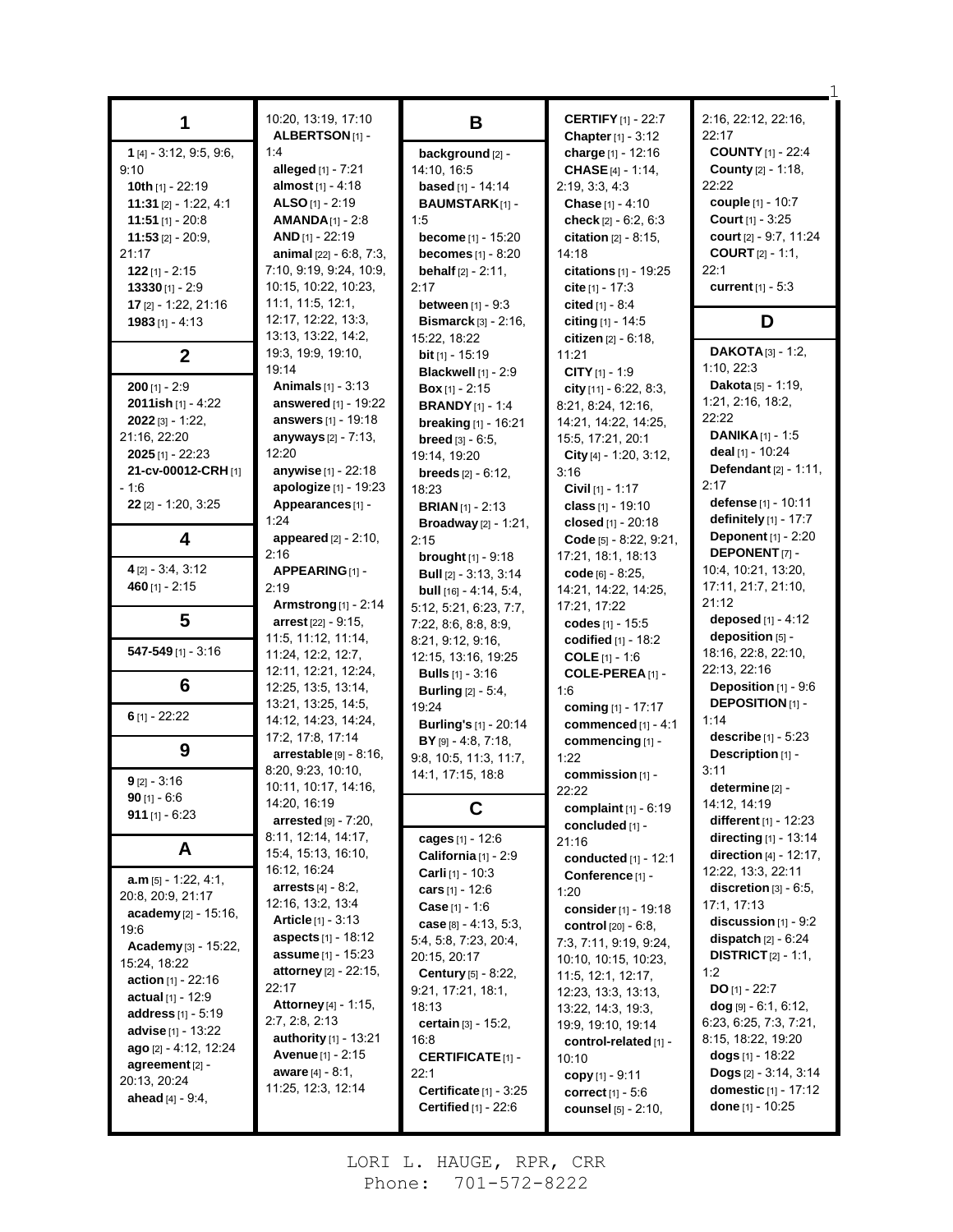| down [2] - 21:9,<br>22:10                               | G                                               | 11:24, 20:17<br>itself [1] - 8:25                   | $minutes_{[1]} - 20.6$<br>Moldenhauer [1] -     | offenses [1] - 10:11<br>officer [14] - 4:17,           |
|---------------------------------------------------------|-------------------------------------------------|-----------------------------------------------------|-------------------------------------------------|--------------------------------------------------------|
| draft [1] - 11:11                                       | gen [1] - 19:11                                 |                                                     | 2:14                                            | 5:17, 5:19, 8:2, 12:1,                                 |
| driving $[1]$ - 16:11                                   | Gene [2] - 1:15,                                | J                                                   | MR [41] - 2:7, 2:13,                            | 12:10, 13:13, 13:14,                                   |
| duly $[1] - 4.5$<br>duties [1] - 5:18                   | 17:25<br><b>GENE</b> [1] - 2:7                  | <b>Jessica</b> $[2] - 5.4$ ,                        | 2:19, 4:8, 7:15, 7:17,<br>7:18, 9:4, 9:8, 10:3, | 14:4, 15:20, 17:2,<br>18:10, 19:4, 20:10               |
|                                                         | gener [1] - 19:11                               | 20:14                                               | 10:5, 10:19, 11:3,                              | officers $[3] - 6.4$ ,                                 |
| E                                                       | general [1] - 19:11                             | job [2] - 5:15, 6:15                                | 11:6, 11:7, 13:18,                              | 11:5, 15:25                                            |
|                                                         | generally [2] - 5:11,                           | judge [3] - 11:14,                                  | 14:1, 17:9, 17:15,                              | oil $[1] - 4:20$                                       |
| East [2] - 1:20, 2:15                                   | 5:23                                            | 12:24, 13:5                                         | 17:25, 18:3, 18:4,                              | <b>Omaha</b> [1] - 2:10                                |
| effect [1] - 22:14                                      | grow [1] - 4:21                                 | $JYL$ [1] - 1:4                                     | 18:5, 18:6, 18:8, 20:6,                         | on-scene [2] - 11:12,                                  |
| <b>EMILY</b> $[1] - 1.6$<br>employed [2] -              | guess [3] - 9:13,                               | Κ                                                   | 20:7, 20:10, 20:19,<br>20:21, 20:22, 20:23,     | 13:6<br>once [2] - 18:25.                              |
| 22:16, 22:17                                            | 18:9, 19:1<br>guides [1] - 8:2                  |                                                     | 20:24, 20:25, 21:2,                             | 20:17                                                  |
| employee [1] - 22:17                                    |                                                 | <b>Keeping</b> [2] - 3:14,                          | 21:3, 21:4, 21:8,                               | one $[9] - 7:23, 7:25,$                                |
| enforce $[2] - 10:22$ ,                                 | н                                               | 3:15                                                | 21:11, 21:14, 21:15                             | 8:13, 14:7, 15:10,                                     |
| 18:11                                                   |                                                 | <b>kind</b> $[6] - 5:23, 6:11,$                     | $MS [1] - 2:8$                                  | 19:20, 20:3, 20:5                                      |
| enforcement [5] -                                       | <b>Hall</b> $[1]$ - 1:20                        | 14:8, 15:6, 19:11,<br>19:17                         | MY [1] - 22:19                                  | ones [2] - 12:20,                                      |
| 5.11, 15:25, 16.4,                                      | hand $[1] - 9.9$                                | kinds [1] - 19:8                                    |                                                 | 13:25                                                  |
| 17:2, 18:10<br>Enforcement [3] -                        | <b>HAND</b> $[1]$ - 22:19                       |                                                     | N                                               | ordinance [15] -                                       |
| 15:21, 15:24, 18:21                                     | hard $[1] - 15.6$<br>Hauge [3] - 1:17,          | L                                                   | name [1] - 4:9                                  | 4:14, 5:12, 5:21, 7:22,<br>8:3, 8:5, 8:6, 8:8,         |
| Examination [1] -                                       | 22:5, 22:21                                     |                                                     | named [2] - 22:8,                               | 8:10, 9:14, 13:16,                                     |
| 3:4                                                     | head [1] - 16:9                                 | language [1] - 17:18                                | 22:10                                           | 14.6, 15.3, 15.4,                                      |
| <b>EXAMINATION[1] -</b>                                 | hear $[1]$ - 18:6                               | <b>last</b> $[1] - 10.6$                            | nature [1] - 20:20                              | 17:18                                                  |
| 4:7                                                     | help [1] - 10:24                                | law [5] - 15:25, 16:4,<br>16:21, 17:1, 18:10        | <b>NDCC</b> [1] - 15:16                         | ordinances [8] -                                       |
| <b>examined</b> $[2] - 4:5$ ,                           | <b>HEREBY</b> [1] - 22:7                        | Law $[7] - 1:15, 2:7,$                              | <b>Nebraska</b> [1] - 2:10<br>need [1] - 10:24  | 9:11, 9:14, 10:10,                                     |
| 22:8<br><b>Exhibit</b> [3] - 9:5, 9:6,                  | herein $[1] - 1:24$                             | 2:8, 2:13, 15:21,                                   | normally [2] - 11:16,                           | 10:16, 14:3, 15:2,<br>17:6, 18:12                      |
| 9:10                                                    | hereto [1] - 22:18<br>hired $[3] - 18:25$ ,     | 15:23, 18:21                                        | 12:9                                            | Ordinances [1] -                                       |
| <b>EXHIBIT</b> $[1] - 3:10$                             | 19:3, 19:5                                      | laws [1] - 18:2                                     | <b>NORTH</b> $[3] - 1:2$                        | 3:12                                                   |
| expertise [1] - 19:19                                   | <b>HOLLY</b> [1] - 1:6                          | <b>lawyers</b> [1] - 15:10                          | 1:10, 22:3                                      | outcome [1] - 22:18                                    |
| expires [1] - 22:22                                     | <b>Husch</b> $[1] - 2:8$                        | learn $[1]$ - 15:15                                 | North [5] - 1:19,                               |                                                        |
|                                                         |                                                 |                                                     |                                                 | outside [1] - 14:2                                     |
|                                                         |                                                 | least $[4] - 10:14$ ,                               | 1:21, 2:16, 18:2,                               | <b>OWAN</b> [1] - 1:5                                  |
| F                                                       |                                                 | 16:9, 16:15, 18:12                                  | 22:22                                           | own [1] - 6:5                                          |
|                                                         |                                                 | <b>limits</b> $[3] - 8.21$ ,<br>12:16, 20:1         | Notary [3] - 1:18,                              |                                                        |
| fact $[1] - 5:2$<br>fair [1] - 11:4                     | idea [1] - 18:17                                | <b>LLP</b> $[1] - 2:9$                              | 22:6, 22:21<br>noted [1] - 1:24                 | P                                                      |
| Federal [1] - 1:16                                      | identification [2] -                            | long-form [7] - 11:9,                               | nothing [2] - 10:15,                            | $P.O$ [1] - 2:15                                       |
| field $[1] - 4:20$                                      | 9:7, 19:15<br><b>Identified</b> [1] - 3:11      | 11:13, 11:20, 11:21,                                | 22:9                                            | Page [2] - 3:4, 3:25                                   |
| figure [1] - 14:11                                      | <b>identify</b> [1] - 6:12                      | 11:23, 12:24, 13:4                                  | notice [1] - 1:16                               | parking [1] - 16:23                                    |
| filed $[1] - 4:13$                                      | identifying [2] -                               | look [2] - 6:25, 10:13                              | <b>November</b> [1] -                           | part [3] - 5:18, 6:13,                                 |
| first [3] - 4:5, 9:13,                                  | 18:22, 19:20                                    | Lori [3] - 1:17, 22:5,<br>22:21                     | 22:22                                           | 18:20                                                  |
| 9:18                                                    | $IN [1] - 1:1$                                  | <b>LYNETTE</b> $[1] - 1.5$                          | <b>Number</b> [1] - 9:6                         | particular [1] - 19:19<br><b>parties</b> $[2] - 22:16$ |
| <b>Floor</b> $[1]$ - 1:19<br><b>follow</b> $[1] - 6:10$ | includes [1] - 9:12                             |                                                     |                                                 | 22:18                                                  |
| follows $[1] - 4.6$                                     | informed [1] - 9:22<br>infraction $[2]$ -       | M                                                   | O                                               | patrol [2] - 5:17, 5:18                                |
| FOR $[1] - 1:2$                                         | 14:17, 14:20                                    |                                                     | object [4] - 10:19,                             | patrolling $[1] - 6.21$                                |
| force [1] - 22:14                                       | interested [1] - 22:18                          | <b>manner</b> $[1] - 5:20$                          | 11:6, 13:18, 17:9                               | pay [1] - 16:25                                        |
| foregoing [1] - 22:8                                    | intoxicated [1] -                               | <b>MANUEL</b> $[1] - 1.6$                           | objections [1] -                                | $PD$ [1] - 9:18                                        |
| form $[11] - 10:19$ ,                                   | 16:12                                           | <b>mark</b> [1] - 9:4<br><b>Marked</b> $[1] - 3:11$ | 20:19<br>occasionally [1] -                     | pending [2] - 5:5,                                     |
| 11:6, 11:9, 11:13,                                      | <b>involve</b> [2] - 18:22,                     | <b>marked</b> $[2] - 9.6$                           | 5:19                                            | 20:15                                                  |
| 11:20, 11:21, 11:23,<br>12:24, 13:4, 13:18,             | 19:14                                           | 9:10                                                | OF $[6] - 1:2, 1:9,$                            | <b>people</b> $[2] - 11:5$ ,<br>18:1                   |
| 17:9                                                    | involved $[3] - 5.3$ ,<br>7:19, 16:17           | <b>MATHEW</b> $[1]$ - 1:5                           | 1:14, 22:1, 22:3, 22:4                          | <b>percent</b> $[1] - 6:6$                             |
| <b>forward</b> $[3] - 6.8$ , $7.3$ ,                    | involving $[1]$ - 5:3                           | mean $[11] - 6.4, 6.6,$                             | offense [14] - 8:11,                            | <b>PEREA</b> $[2] - 1.6, 1.6$                          |
| 7:10                                                    | <b>issue</b> $[1]$ - 16:16                      | 7:5, 8:9, 11:1, 11:10,                              | 8:13, 8:14, 8:16, 8:17,                         | <b>person</b> $[5] - 8.4$ ,                            |
| <b>Fowl</b> $[1] - 3:13$                                | <b>issued</b> [4] - 11:15,                      | 11:22, 12:5, 16:18,<br>17:11, 21:7                  | 8:19, 8:20, 9:22,                               | 12:10, 12:14, 13:15,                                   |
| <b>FTO</b> $[1]$ - 15:15<br>future [1] - 20:16          | 12:25, 13:5, 19:25<br><b>issues</b> [3] - 7:16, | met $[1] - 4.11$                                    | 10:17, 13:23, 14:14,<br>14:16, 14:20, 16:19     | 19:18<br><b>picture</b> $[3] - 6.7, 7.2,$              |

2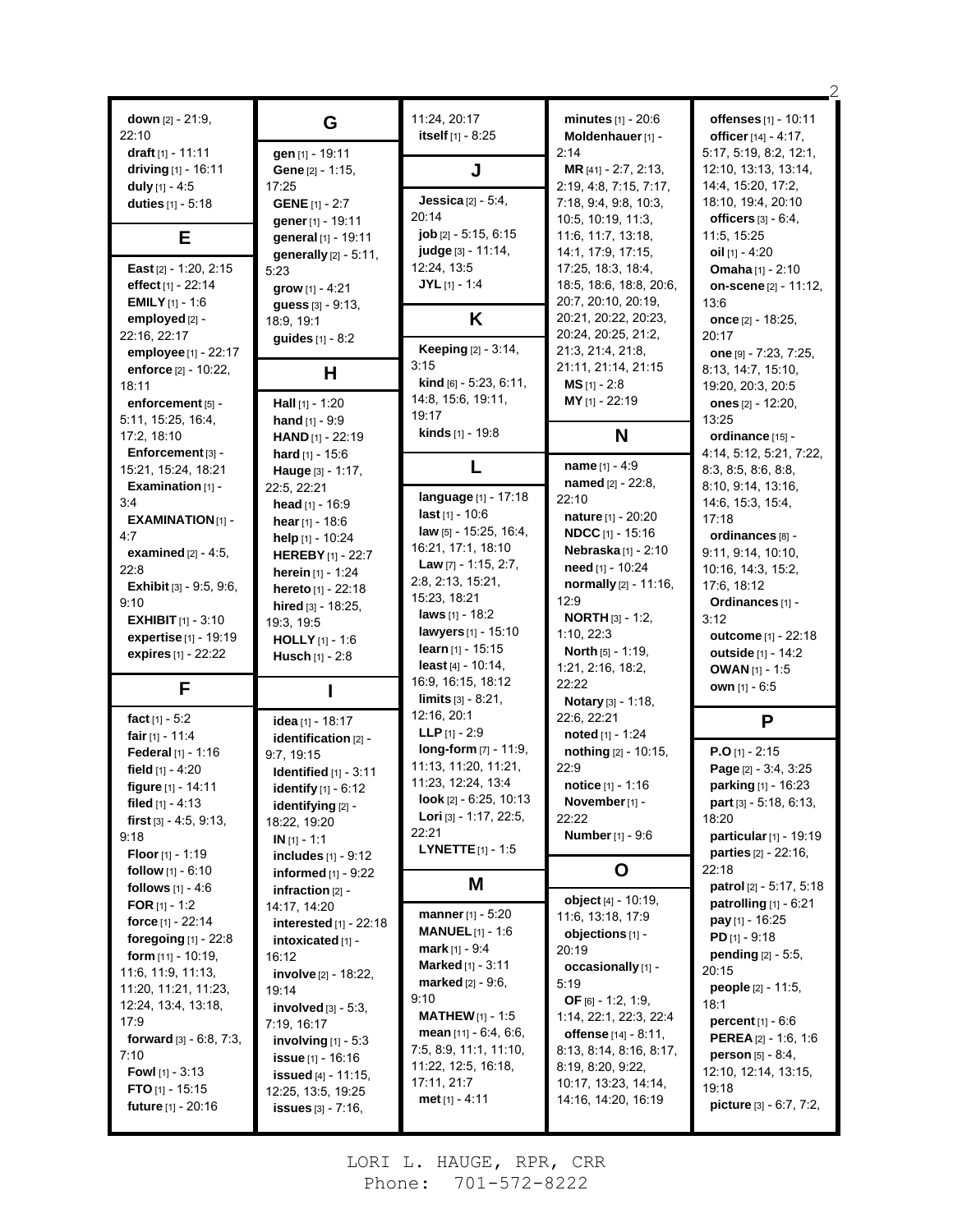| 7:8                               |                              | SEAL [1] - 22:19               | Summerlin [3] -                 |                                   |
|-----------------------------------|------------------------------|--------------------------------|---------------------------------|-----------------------------------|
| pit [16] - 4:14, 5:4,             | R                            | Second [1] - 1:19              | 1:15, 3:4, 9:3                  | U                                 |
| 5:11, 5:21, 6:23, 7:7,            |                              |                                | SUMMERLIN [21] -                |                                   |
|                                   | rarely [1] - 16:23           | second [4] - 4:11,             |                                 | under [3] - 13:25,                |
| 7:22, 8:6, 8:8, 8:9,              | read $[8] - 10:13$ ,         | 9:22, 12:15, 12:24             | 2:7, 4:8, 7:15, 7:18,           | 14:25, 22:11                      |
| 8:20, 9:12, 9:16,                 | 11:2, 15:3, 15:7,            | <b>section</b> $[1] - 9.12$    | 9.4, 9.8, 10.5, 11.3,           | <b>UNITED</b> $[1] - 1:1$         |
| 12:15, 13:15, 19:25               | 20:25, 21:6, 21:8,           | seem $[1]$ - 16:15             | 11:7, 14:1, 17:15,              | up [4] - 4:21, 6:10,              |
| <b>Pit</b> [3] $-3.13$ , $3.14$ , | 22:14                        | seize [1] - 8:15               | 18:3, 18:5, 18:8, 20:6,         | 11:2, 18:18                       |
| 3:16                              | reading $[1] - 8:22$         | sense [2] - 4:24, 16:7         | 20:10, 20:21, 20:23,            |                                   |
| place [5] - 12:17,                | really [2] - 7:4, 10:21      | set [1] - 9:14                 | 20:25, 21:3, 21:15              | V                                 |
| 12:22, 13:3, 13:4,                | <b>Realtime</b> [1] - 22:6   | shall [2] - 17:14,             | supervision [1] -               |                                   |
| 22:10                             | <b>REANNAN</b> $[1] - 1:4$   | 22:13                          | 22:11                           | <b>versus</b> $[3] - 8:3$ ,       |
| placing [1] - 13:25               | receive $[3] - 6.11$ ,       | show [1] - 18:18               | <b>suspect</b> [2] - 14:5       | 14:5, 17:3                        |
| <b>Plaintiffs</b> $[2] - 1:7$ ,   | 14:4, 15:20                  | $sign [2] - 21:3, 21:6$        | sworn [2] - 4:5, 22:8           | $VI$ [1] - 3:13                   |
| 2:11                              | received $[5]$ - 5:13,       | <b>signature</b> $[1] - 22:13$ |                                 | <b>violate</b> $[2] - 7:21$ ,     |
| plaintiffs $[1] - 4.4$            | 18:21, 19:2, 19:9,           | signed [1] - 22:14             | Т                               | 15:4                              |
| point [2] - 18:10,                | 19:13                        | sit [1] - 10:14                |                                 | violation $[5]$ - 8:3,            |
| 20:16                             | recessed $[1]$ - 20:8        | situation [2] - 11:25,         | technical $[1]$ - 5:15          | 12:15, 13:15, 14:6,               |
| police $[6] - 4:16$ ,             | reconvened [1] -             | 19:24                          | testified $[1]$ - 4:5           | 17:7                              |
| 12:10, 13:14, 14:4,               | 20:9                         | situations $[2] - 7:19$ ,      | testify $[1] - 22.8$            | violations $[2] - 5.20$ ,         |
| 15:20, 19:4                       | record [2] - 9:2,            | 12:13                          | <b>THAT</b> $[1]$ - 22:7        | 16:8                              |
| <b>policies</b> $[1] - 14.3$      | 20:12                        | skill [1] - 19:19              | THE [10] - 1:1, 1:2,            | violence [1] - 17:12              |
| <b>policy</b> $[1] - 8:1$         | redepose [1] - 20:16         | slideshow [1] - 9:21           | 1:9, 10:4, 10:21,               | $vs$ [1] - 1:8                    |
| Porsborg [1] - 2:14               | referencing [1] -            | Smith [2] - 2:14, 2:15         | 13:20, 17:11, 21:7,             |                                   |
| possess [1] - 22:14               | 18:1                         | <b>snap</b> $[1] - 6:7$        | 21:10, 21:12                    | W                                 |
| possession [1] -                  | referring $[1]$ - 9:15       | <b>snips</b> [1] - 9:20        | themselves [1] -                |                                   |
| 7:21                              | regarding $[2] - 4.13$ ,     |                                | 12:1                            | Wade [2] - 10:1, 10:3             |
| possibility [1] -                 | 20:17                        | someone [11] - 5:25,           | thereafter $[1]$ - 22:11        | waive [4] - 21:4,                 |
| 20:15                             | Registered [2] -             | 6:18, 6:22, 7:20, 8:2,         | therein [1] - 22:10             | 21:5, 21:11, 21:14                |
| <b>posting</b> $[1] - 9:20$       |                              | 9:16, 12:11, 14:12,            | thereof [1] - 22:18             | waived [1] - 22:13                |
| potential $[1]$ - 5:20            | 3:15, 22:5                   | 16:4, 16:11, 16:23             | <b>THIS</b> $[1]$ - 22:19       | <b>Wall</b> $[1]$ - 9:3           |
| prepare [1] - 18:16               | relate [1] - 20:14           | sometimes $[1]$ - 15:7         | ticket $[1] - 14:13$            | <b>WALL</b> $[1] - 2:8$           |
|                                   | related [2] - 10:10,         | sorry [3] - 13:7, 14:7,        | tickets [1] - 16:23             | warrant [6] - 11:15,              |
| presence [3] - 13:12,             | 22:16                        | 14:8                           | title $[1] - 5:15$              | 11:21, 11:24, 11:25,              |
| 13:20                             | relating [1] - 9:15          | specific $[3] - 5:7$ ,         |                                 | 12:25, 13:5                       |
| <b>present</b> $[1] - 20.9$       | relative [1] - 22:17         | 6:12, 16:2                     | today [5] - 4:12,               | warrants [2] - 11:11,             |
| <b>pretty</b> $[1] - 15.6$        | released [1] - 16:13         | SPITZ [4] - 1:14,              | 10:14, 18:16, 20:13,<br>21:9    | 11:13                             |
| previous [2] - 8:10,              | rephrase $[1] - 4:25$        | 2:19, 3:3, 4:3                 |                                 |                                   |
| 13:23                             | report $[2] - 6.7, 7.10$     | Spitz [2] - 4:10,              | train $[1]$ - 19:7              | week [1] - 19:6                   |
| Procedure [1] - 1:17              | Reporter [3] - 3:25,         | 20:10                          | <b>trained</b> $[1] - 7:13$     | whole [2] - 10:25,                |
| proceedings [3] -                 | 22:6                         | squad [1] - 12:5               | Training [3] - 15:21,           | 22:9                              |
| 4:1, 20:8, 21:16                  | reporter [1] - 9:7           | $SS$ [1] - 22:3                | 15:24, 18:21                    | <b>Williams</b> $[2] - 1:18$ ,    |
| process [1] - 11:19               | REPORTER <sub>[1]</sub> -    | state [3] - 15:25,             | <b>training</b> $[13] - 5:12$ , | 22:22                             |
| Professional [1] -                | 22:1                         | 16:3, 17:22                    | 6:12, 9:19, 9:25, 14:3,         | <b>WILLIAMS</b> $[1] - 22:4$      |
| 22:5                              | reviewed [1] - 18:15         | <b>STATE</b> $[1]$ - 22:3      | 15:19, 15:24, 18:20,            | <b>WILLISTON</b> $[1] - 1.9$      |
| <b>Prohibited</b> $[1] - 3.15$    | Room [1] - 1:20              | State [1] - 1:19               | 19:2, 19:9, 19:13,              | Williston [15] - 1:20,            |
| provides $[1]$ - 15:24            | Rules [1] - 1:17             | <b>STATES</b> $[1]$ - 1:1      | 19:14                           | 1:21, 3:12, 4:17, 5:16,           |
| public [1] - 16:16                |                              | <b>stenotype</b> $[1]$ - 22:10 | transcribed [1] -               | 6:15, 7:22, 9:11,                 |
| <b>Public [3] - 1:18,</b>         | S                            | still [1] - 5:5                | 22:11                           | 12:10, 15:20, 16:2,               |
| 22:6, 22:21                       |                              | stipulated $[1]$ - 22:12       | transport $[1]$ - 12:7          | 17:6, 18:11, 19:4                 |
| pulled [1] - 16:11                | safety [1] - 16:16           | <b>Street [1] - 2:9</b>        | truth [3] - 22:8, 22:9          | <b>Williston's</b> $[2] - 4:13$ , |
| pursuant $[2] - 1:16$             | saw $[1] - 6:22$             | stuff [8] - 10:22,             | try $[1] - 4.25$                | 5:20                              |
| put [3] - 9:19, 9:25,             | scene [2] - 11:12,           | 11:1, 11:17, 15:14,            | trying $[2] - 14.11$ ,          | <b>Williston-specific</b>         |
| 20:12                             | 13:6                         | 15:17, 17:12, 17:13,           | 16:5                            | $[1] - 16:2$                      |
|                                   | <b>SCHMIDT</b> $[19] - 2:13$ | 19:6                           | Tuesday [1] - 1:21              | <b>WITNESS</b> [1] - 22:19        |
| Q                                 | 7:17, 10:3, 10:19,           | subject [1] - 20:19            | two [2] - 4:18, 20:6            | <b>witness</b> $[5] - 4.4$ ,      |
|                                   | 11.6, 13.18, 17.9,           | subsequent [2] -               | typed $[1] - 21:13$             | 22:8, 22:13, 22:14                |
| questions $[4] - 5.8$ ,           | 17:25, 18:4, 18:6,           | 12:15, 13:15                   | typewriting [1] -               | write [1] - 15:10                 |
| 5:11, 16:6, 20:14                 | 20:7, 20:19, 20:22,          | <b>SUCKLEY</b> [2] - 1:4,      | 22:11                           | <b>wrote</b> $[1] - 21:9$         |
|                                   | 20:24, 21:2, 21:4,           | 1:4                            |                                 |                                   |
|                                   | 21:8, 21:11, 21:14           |                                |                                 |                                   |
|                                   | Schweigert [1] - 2:14        | <b>Suite [1] - 2:9</b>         |                                 |                                   |
|                                   |                              |                                |                                 |                                   |